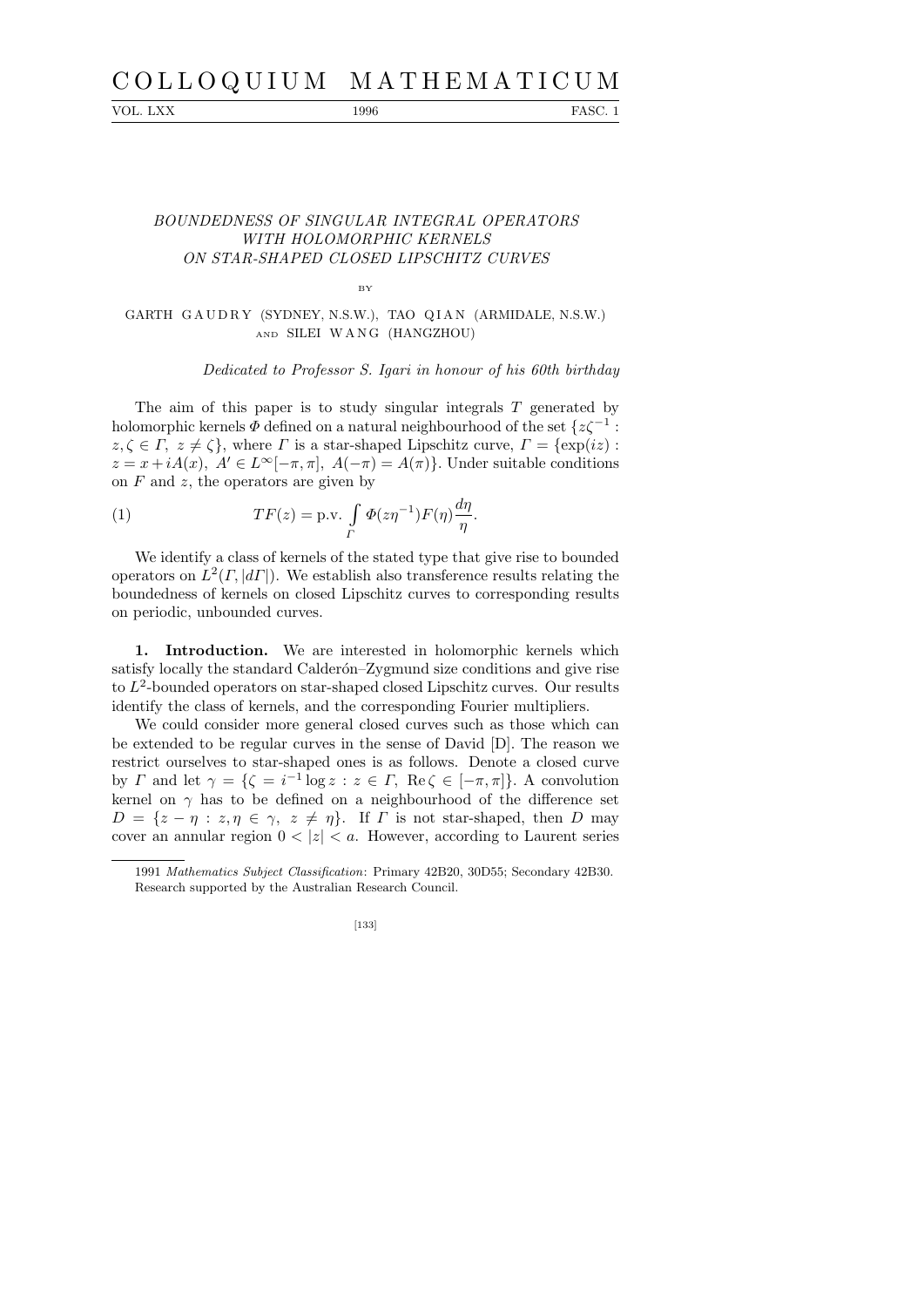theory, a  $2\pi$ -periodic holomorphic kernel on such a region which satisfies the Calderón–Zygmund size conditions at  $z = 0$  is of the form  $A \cot(z/2) + \psi(z)$ , where A is a constant and  $\psi$  is a bounded holomorphic function on a bounded neighbourhood of D. The corresponding singular integral theory on  $\Gamma$  can then be deduced, for instance, from David's theory, by using a partition of unity [D].

Section 2 presents notation and terminology, some previously known results that will be referred to, as well as statements of the results of the paper. Sections 3 and 4 give the details of two alternative proofs of the assertion (ii) of Theorem 2.1, our main result. The proof in Section 3 adapts the proof by Coifman and Meyer in [CM1] for the infinite Lipschitz graph case to our situation, and relies on a Littlewood–Paley type result of Jerison and Kenig [JK]. Section 4 contains a proof based on the result in the infinite graph case [McQ1], the Fourier transform result of [Q], and adaptation of multiplier restriction theorems from non-periodic to periodic curves. Section 5 gives a brief indication of how a martingale version of the  $T(b)$ theorem could also be used to give a further proof, adapting the ideas of  $[CJS], [GLQ],$  and  $[T].$ 

The authors wish to thank Alan McIntosh for his comments on this topic. The research was partly supported by the Australian Research Council.

**2. Preliminaries.** Let  $\gamma$  be a Lipschitz curve defined on the interval  $[-\pi, \pi]$  with the parameterization  $\gamma(x) = x + iA(x), A : [-\pi, \pi] \to \mathbb{R}$ , where R denotes the set of real numbers,  $A(-\pi) = A(\pi)$ ,  $A' \in L^{\infty}([-\pi, \pi])$ , and  $||A'||_{\infty} = N < \infty$ . Denote by  $\gamma_p$  the periodic extension of  $\gamma$  to  $-\infty < x < \infty$ , and by  $\Gamma$  the closed curve

$$
\Gamma = \{ \exp(iz) : z \in \gamma \} = \{ \exp(i(x + iA(x))) : -\pi \le x \le \pi \}.
$$

We shall call  $\Gamma$  the *star-shaped Lipschitz curve associated with*  $\gamma$ . We shall frequently identify a curve, thought of as a function, with its range. This is legitimate, since our curves are injective.

If f is a function on  $\gamma$ , we shall denote by  $f_p$  its periodic extension to  $\gamma_p$ . We shall usually use upper-case letters to denote functions on  $\Gamma$ . The  $\overline{L^p}$ -spaces are taken with respect to arc-length measure.

For  $F \in L^2(\Gamma)$  define

$$
\widehat{F}_\Gamma(n) = \frac{1}{2\pi i} \int\limits_{\Gamma} z^{-n} F(z) \frac{dz}{z},
$$

the *nth* Fourier coefficient of  $F$  with respect to  $\Gamma$ . We shall sometimes suppress the subscript and write  $F(n)$ , if no confusion occurs when we do so.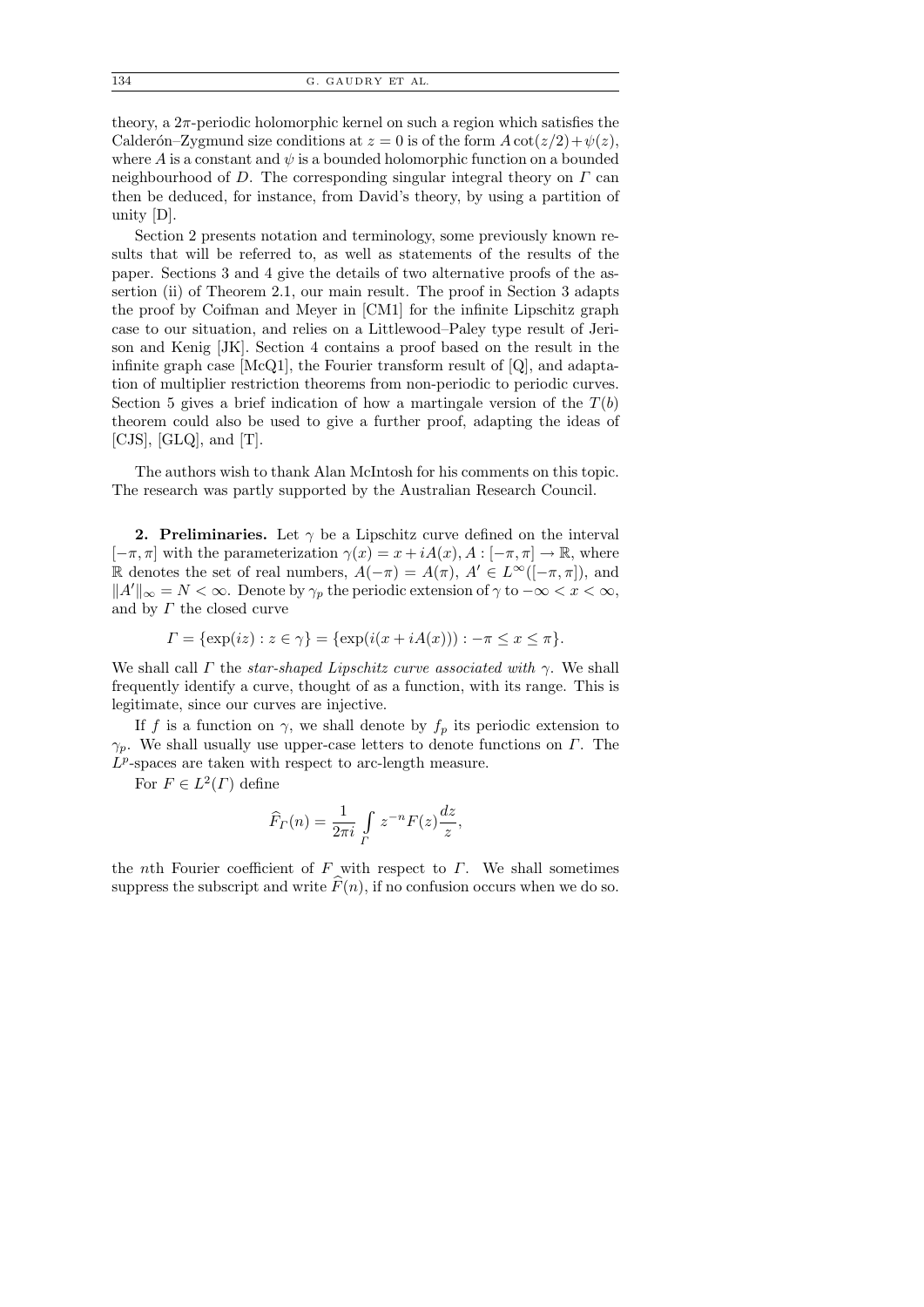Let

$$
\sigma = \exp(-\max A(x)), \quad \tau = \exp(-\min A(x)).
$$

As in [CM1], we consider the following subclass of  $L^2(\Gamma, |dz|)$ :

$$
\mathcal{A}(\Gamma)=\{F(z):
$$

 $F(z)$  is holomorphic in  $\sigma - \eta < |z| < \tau + \eta$  for some  $\eta > 0$ .

The subclass is dense. Otherwise, there would exist a non-zero function  $g(\zeta) \in L^2(\Gamma) = L^2(\Gamma, |dz|)$  orthogonal to all of  $\mathcal{A}(\Gamma)$ , and so in particular to  $f_z(\zeta) = (\zeta - z)^{-1}$  for z outside the annulus  $\sigma - \eta < |z| < \tau + \eta$  and  $\sigma - \eta < |\zeta| < \tau + \eta$ . We would have, therefore,

(2) 
$$
\int\limits_{\Gamma} h(\zeta) \frac{d\zeta}{\zeta - z} = 0,
$$

where

$$
h(\zeta) = \overline{g(\zeta)} \frac{\sqrt{1 + A'(x)^2}}{i - A'(x)} \exp(-ix), \quad \zeta = \exp(ix - A(x)).
$$

Since the integral in (2) is absolutely convergent, (2) would remain valid for all  $z \notin \Gamma$ , by analytic continuation. Taking, in particular,  $z = r \exp(ix A(x)$  and  $z^* = z/r^2$ ,  $0 < r < 1$ , we would have, as a consequence of [CMcM],

$$
0 = h(\exp(ix - A(x))) = \lim_{r \to 1^-} \frac{1}{2\pi i} \int_{\Gamma} h(\zeta) \left( \frac{1}{\zeta - z} - \frac{1}{\zeta - z^*} \right) d\zeta
$$

for almost all  $x \in [0, 2\pi]$ , and so  $g(\zeta) = 0$  for almost all  $\zeta \in \Gamma$ . This is a contradiction.

Without loss of generality, we assume that  $A(0) = 0$ , and that min  $A(x)$  $< 0$ , max  $A(x) > 0$ . In this case the domains of the functions in  $A(\Gamma)$  contain the unit circle T. In view of the Cauchy theorem, we have  $\widehat{F}_{\Gamma}(n) = \widehat{F}_{\Gamma}(n)$ . If F and G belong to  $\mathcal{A}(\Gamma)$ , this remark, together with Laurent series theory, implies the Fourier inversion formula

(3) 
$$
F(z) = \sum_{n=-\infty}^{\infty} \widehat{F}_T(n) z^n,
$$

where  $z$  is in the annulus in which  $F$  is defined. The Cauchy theorem implies also the Parseval formula

(4) 
$$
\frac{1}{2\pi i} \int\limits_{\Gamma} F(z)G(z) \frac{dz}{z} = \sum_{n=-\infty}^{\infty} \widehat{F}_\Gamma(n) \widehat{G}_\Gamma(-n).
$$

Kernels and their Fourier transforms. We shall use  $\arg z$  and  $\log z$  to denote the principal branches of argument and logarithm.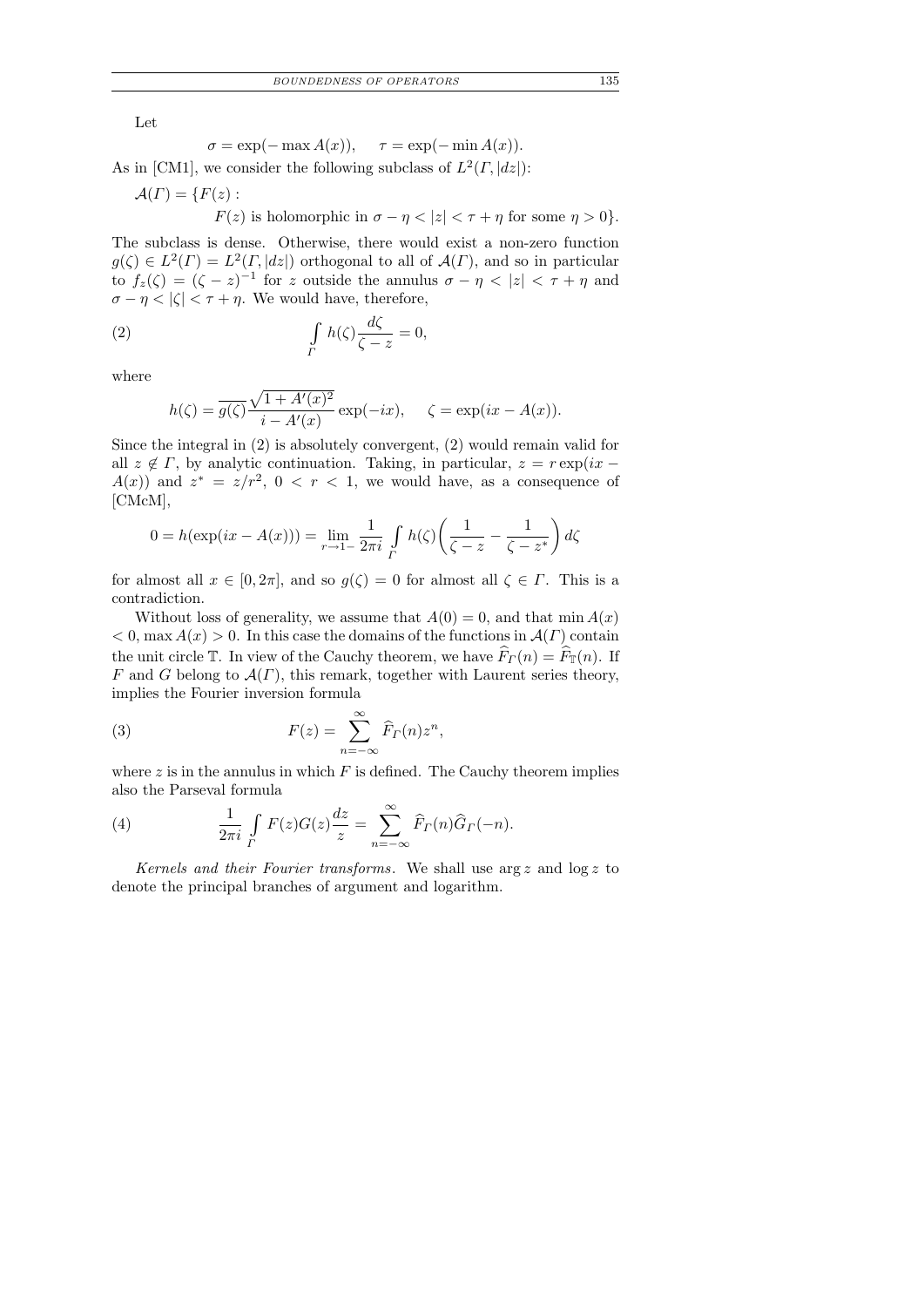We define the following single and double sectors in the complex plane C: for  $\omega \in (0, \pi/2],$ 

(5) 
$$
\mathbf{S}_{\omega,+}^{0} = \{ z \in \mathbb{C} : |\arg(z)| < \omega, \ z \neq 0 \}, \mathbf{S}_{\omega,-}^{0} = -\mathbf{S}_{\omega,+}^{0}, \quad \mathbf{S}_{\omega}^{0} = \mathbf{S}_{\omega,+}^{0} \cup \mathbf{S}_{\omega,-}^{0},
$$

and the sets

(6) 
$$
\mathbf{C}^0_{\omega,+} = \mathbf{S}^0_{\omega} \cup \{z \in \mathbb{C} : \text{Im}(z) > 0\},\
$$

and

(7) 
$$
\mathbf{C}^0_{\omega,-} = \mathbf{S}^0_{\omega} \cup \{z \in \mathbb{C} : \text{Im}(z) < 0\}.
$$

If **X** is any subset of  $\mathbb{C}$ , let  $\mathbf{X}(\pi)$  be the truncated set

(8) 
$$
\mathbf{X}(\pi) = \mathbf{X} \cap \{z \in \mathbb{C} : |\text{Re}(z)| \leq \pi\},
$$

and

(9) 
$$
\mathbf{X}_p(\pi) = \bigcup_{k=-\infty}^{\infty} \{ \mathbf{X}(\pi) + 2k\pi \}
$$

be the periodic set associated with  $\mathbf{X}(\pi)$ . We shall use sets of the form  $\exp(i\mathbf{O}) = {\exp(iz) : z \in \mathbf{O} }$ , where **O** is the truncation of one of the sectors, or is a curve lying in such a set. If Q is an open subset of  $\mathbb{C}, H^{\infty}(\mathbf{Q})$ denotes the function space  $\{f: \mathbf{Q} \to \mathbb{C} : f$  is holomorphic and bounded on Q}. We shall usually take Q to be a double sector or a single sector. The norm  $\|\cdot\|_{\infty}$  is the sup-norm on the corresponding space  $H^{\infty}(\mathbf{Q})$ .

The sectors just defined arise because, if z and  $\zeta$ , with  $z \neq \zeta$ , are points of  $Γ$ , then the point  $z\zeta^{-1}$  appearing in (1) lies in exp( $i\mathbf{S}^0_\omega$ )(π). In a similar way, if z and  $\zeta$ , with  $z \neq \zeta$ , are points of a non-periodic Lipschitz curve  $x + ia(x)$ ,  $x \in (-\infty, \infty)$ ,  $||a'||_{\infty} = \tan \omega$ , then  $z - \zeta$  lies in  $S^0_{\omega}$ . So convolution kernels for a Lipschitz curve having Lipschitz constant  $N$  are in practice defined on (subsets of)  $S^0_\omega$ , where  $\tan \omega > N$ . The intervention of the sets  $C^0_{\omega,\pm}$  is explained below.

The basic theory relating a holomorphic Calderón–Zygmund kernel  $\phi$ on  $S^0_\omega$  with its Fourier transform b is contained in [McQ1] and [Q]. It is summarised as follows.

Assume  $b \in H^{\infty}(\mathbf{S}_{\omega}^0)$ . Decompose b as  $b = b^+ + b^-$ , where

$$
b^+ = bX_{\{z: \text{Re}(z) > 0\}}, \quad b^- = bX_{\{z: \text{Re}(z) < 0\}}
$$

and  $b^{\pm} \in H^{\infty}(\mathbf{S}_{\omega,\pm}^0)$ , respectively. In each of the following statements where "±" occurs, the reader should take "+" or "−" throughout.

If  $b^+ \in H^{\infty}(\mathbf{S}_{\omega,+}^0)$ , and  $z \in \mathbf{C}_{\omega,+}^0$ , we may choose a ray  $\varrho_{\theta}^+ = s \exp(i\theta)$ ,  $0 < s < \infty$ , in  $S^{0}_{\omega,+}$  in such a way that  $\exp(iz\zeta)$  decays exponentially as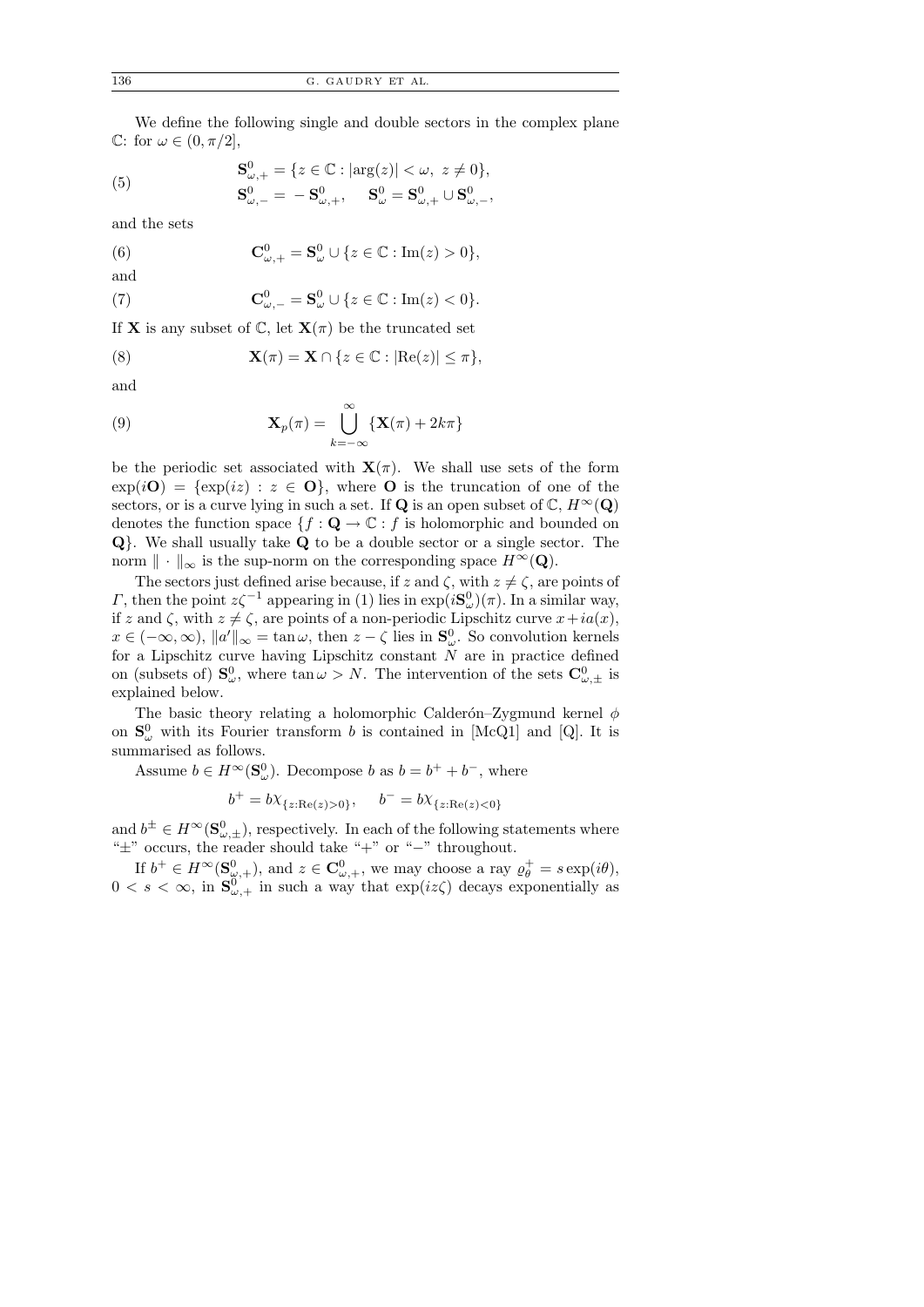$z \to \infty$  on  $\varrho_{\theta}^{+}$ . So the transform

$$
G^{+}(b^{+})(z) = \phi^{+}(z) = \frac{1}{2\pi} \int_{\varrho_{\theta}^{+}} \exp(iz\zeta) b^{+}(\zeta) d\zeta
$$

converges. Its value is independent of the choice of  $\varrho_{\theta}^{+}$ , subject to the requirements just stated. In a similar way, we may define

$$
G^{-}(b^{-})(z) = \phi^{-}(z) = \frac{1}{2\pi} \int_{\varrho_{\theta}^{-}} \exp(iz\zeta)b^{-}(\zeta) d\zeta
$$

for each  $z \in \mathbf{C}_{\omega,-}^0$ , with  $\varrho_{\theta}^ \bar{\theta}$  chosen appropriately in  $S^0_{\omega, -}$ . Define

(10) 
$$
\phi_1^{\pm}(z) = \int\limits_{\delta^{\pm}(z)} \phi^{\pm}(\zeta) d\zeta, \quad z \in \mathbf{S}_{\omega,+}^0,
$$

where the integral is along a path  $\delta^{\pm}(z)$ , from  $-z$  to z, in  $\mathbf{C}^0_{\omega,\pm}$ .

The main results in [McQ1] and [Q] are as follows. The constants  $c_0, c_1$ , and C are universal constants and  $C_{\omega,\mu}$  are constants that depend on  $\omega,\mu$ , and so on. Each may vary from line to line, and even in the same line.

THEOREM A. Let  $\omega \in (0, \pi/2]$  and  $b^{\pm} \in H^{\infty}(\mathbf{S}_{\omega, \pm}^0)$ . Then  $\phi^{\pm} = G^{\pm}(b^{\pm})$ and  $\phi_1^{\pm}$  defined as above are holomorphic functions in their domains, and for every  $\mu \in (0, \omega)$ ,

(i) we have

(11) 
$$
|\phi^{\pm}(z)| \leq C_{\omega,\mu} ||b^{\pm}||_{\infty} / |z|, \quad z \in \mathbf{C}_{\mu,\pm}^{0};
$$
  
(ii)  $\phi_{1}^{\pm} \in H^{\infty}(\mathbf{S}_{\mu,+}^{0}), ||\phi_{1}^{\pm}||_{H^{\infty}(\mathbf{S}_{\mu,+}^{0})} \leq C_{\omega,\mu} ||b^{\pm}||_{\infty}, \text{ and}$ 

$$
\phi_1^{\pm'}(z) = \phi^{\pm}(z) + \phi^{\pm}(-z), \quad z \in \mathbf{S}_{\omega,+}^0; \quad \text{and}
$$

(iii) we have

$$
(2\pi)^{-1} \int_{-\infty}^{\infty} b^{\pm}(\zeta)\widehat{f}(-\zeta) d\zeta = \lim_{\varepsilon \to 0} \left\{ \int_{|x| \ge \varepsilon} \phi^{\pm}(x)f(x) dx + \phi^{\pm}_1(\varepsilon)f(0) \right\}
$$

for all f in the Schwartz class  $\mathcal{S}(\mathbb{R})$ , where  $\widehat{f}$  stands for the standard Fourier transform of f.

THEOREM B. Let  $\omega \in (0, \pi/2]$  and  $(\phi, \phi_1)$  be a pair of holomorphic functions defined on  $\mathbf{S}_{\omega}^0$  and  $\mathbf{S}_{\omega,+}^0$ , respectively, which satisfy

(i) there is a constant  $c_0$  such that

(12) 
$$
|\phi(z)| \leq c_0/|z|, \quad z \in \mathbf{S}_{\omega}^0;
$$

(ii) there is a constant  $c_1$  such that  $\|\phi_1\|_{H^{\infty}(\mathbf{S}_{\omega,+}^0)} \leq c_1$ , and

$$
\phi'_1(z) = \phi(z) + \phi(-z), \quad z \in \mathbf{S}^0_{\omega,+}.
$$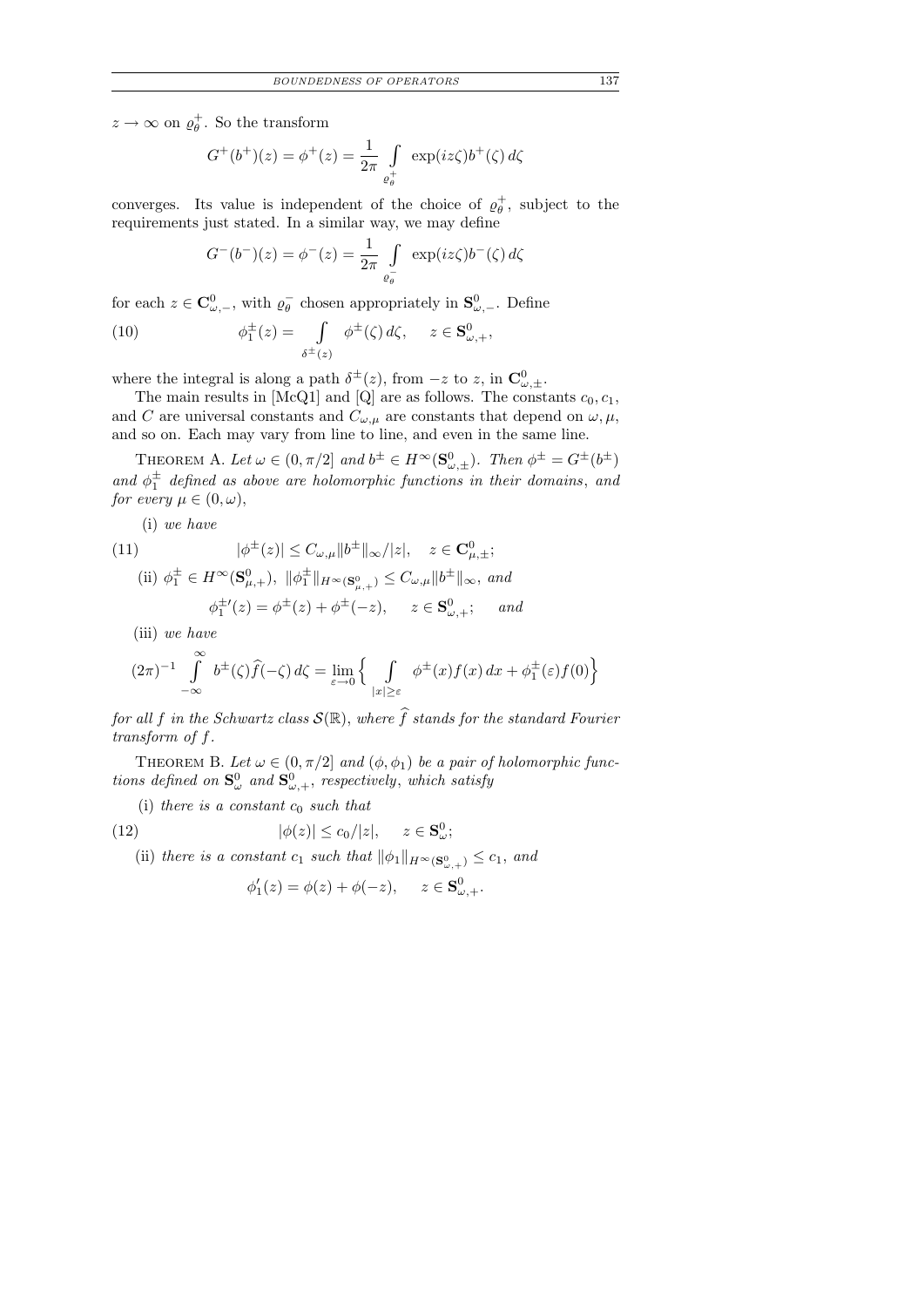Then there is a unique function b such that  $b \in H^{\infty}(\mathbf{S}_{\mu}^0)$  for every  $\mu \in (0, \omega)$ ,

$$
||b||_{H^{\infty}(\mathbf{S}_{\mu}^{0})} \leq C_{\omega,\mu}(c_{0}+c_{1}),
$$

and the function pair determined by b according to Theorem A is identical to  $(\phi, \phi_1)$ . Moreover, for all complex numbers  $\zeta \in \mathbf{S}_{\omega}^0$ , the function b is given by

(13) 
$$
b(\zeta) = \lim_{\varepsilon \to 0} \lim_{N \to 0} \left\{ \int_{\varepsilon < |x| < N} \exp(-i\zeta x) \phi(x) dx + \phi_1(\varepsilon) \right\}.
$$

R e m a r k. If  $\phi|_{\mathbb{R}}$ , the restriction of  $\phi$  to  $\mathbb{R}$ , is a good enough function, for instance, if  $\phi|_{\mathbb{R}}$  is in  $L^2(\mathbb{R}) \cap L^1(\mathbb{R})$ , then  $b|_{\mathbb{R}}$  is the standard Fourier transform of  $\phi|_{\mathbb{R}}$ ,  $\lim_{\varepsilon \to 0} \phi_1(\varepsilon z) = 0$  for  $z \in \mathbf{S}_{\omega,+}^0$ , and Theorem A(iii) reduces to the standard Parseval equation.

Let  $\gamma(x) = x + ia(x)$ ,  $-\infty < x < \infty$ , be a bounded Lipschitz curve, and define (see also [CM1])  $\mathcal{A}(\gamma)$  to be the space of functions f which are, for some  $\eta > 0$  depending on f, holomorphic in the strip min  $a(x) - \eta < \text{Im } z <$  $\max a(x) + \eta$ , and  $\sup_y \int_{-\infty}^{\infty} |f(x+iy)|^2 dx \le C_\eta < \infty$ .

For  $f \in \mathcal{A}(\gamma)$  one can define the Fourier transform of f:

$$
\widehat{f}_{\gamma}(\xi) = \int_{\gamma} \exp(-i\xi z) f(z) dz, \quad \xi \in \mathbb{R}.
$$

It is easy to verify, by using the Cauchy theorem, that the Parseval formula holds:

$$
\int_{\gamma} f(z)g(z) dz = \frac{1}{2\pi} \int_{-\infty}^{\infty} \widehat{f}(\xi)\widehat{g}(-\xi) d\xi, \quad f, g \in \mathcal{A}(\gamma).
$$

Let  $\omega > \arctan \|a'\|_{\infty}$ . For a function  $b \in H^{\infty}(\mathbf{S}_{\omega}^0)$  one can formally define a multiplier operator on  $\mathcal{A}(\gamma)$ :

$$
m_b(f)(z) = \frac{1}{2\pi} \int_{-\infty}^{\infty} \exp(i\xi z) b(\xi) \widehat{f}_{\gamma}(\xi) d\xi.
$$

For a pair of functions  $(\phi, \phi_1)$  as specified in Theorems A and B, with  $\omega > \arctan \|a'\|_{\infty}$ , one can define the following integral operator on  $\mathcal{A}(\gamma)$ :

$$
T_{(\phi,\phi_1)}(f)(z) = \lim_{\varepsilon \to 0} \Big\{ \int_{|\zeta - z| > \varepsilon, \, \zeta \in \gamma} \phi(z - \zeta) f(\zeta) \, d\zeta + \phi_1(\varepsilon t(z)) f(z) \Big\}, \quad z \in \gamma,
$$

where  $t(z)$  is the normalized tangent vector to  $\gamma$  at the point  $z \in \gamma$ . It lies inside  $\mathbf{S}_{\omega,+}^0$ .

Now we are ready to state

THEOREM C. Let  $\omega \in (\arctan ||a'||_{\infty}, \pi/2]$  and  $(\phi, \phi_1)$  be associated with  $b \in H^{\infty}(\mathbf{S}_{\omega}^0)$  as in Theorem A. Then  $m_b = T_{(\phi,\phi_1)}$ , and  $m_b$  extends to a bounded operator on  $L^2(\gamma, |d\gamma|)$ .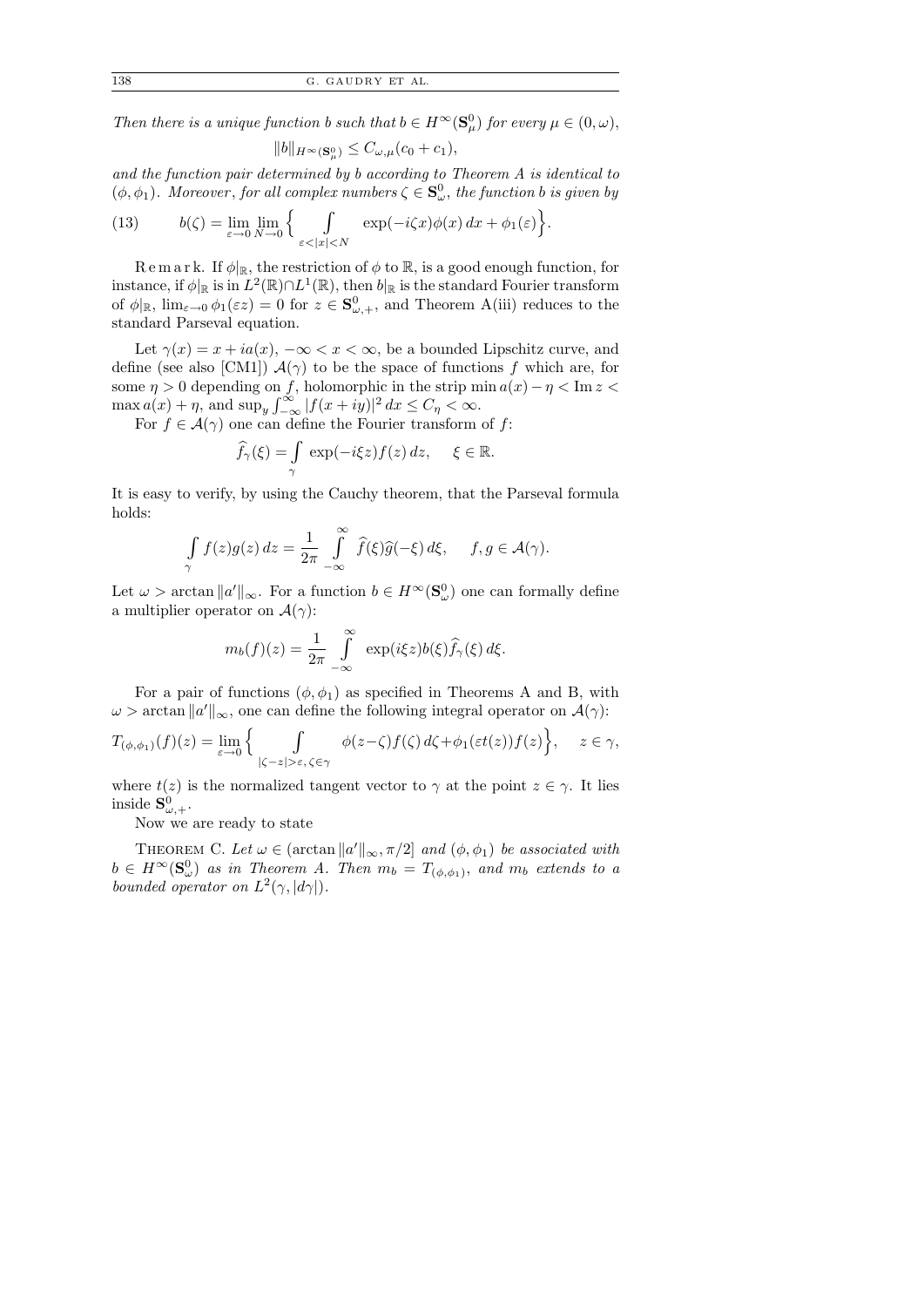The converse to Theorem C is proved in [McQ2]. The following results were proved in [Q].

THEOREM D. Let  $\omega \in (0, \pi/2]$  and  $(\Phi, \Phi_1)$  be a pair of holomorphic functions defined on  $\exp(iS^0_\omega(\pi))$  and  $\exp(iS^0_{\omega,+}(\pi))$ , respectively, that satisfy

(i) there is a constant  $c_0$  such that

(14) 
$$
|\Phi(z)| \leq c_0/|1-z|, \quad z \in \exp(i\mathbf{S}_{\omega}^0(\pi));
$$

(ii) there is a constant  $c_1$  such that  $\|\Phi_1\|_{H^{\infty}(\exp(iS^0_{\omega,+}(\pi)))} \leq c_1$ , and

$$
\Phi'_1(z) = \frac{1}{iz} (\Phi(z) + \Phi(z^{-1})), \quad z \in \exp(i\mathbf{S}_{\omega,+}^0(\pi)).
$$

Then there exists a unique function b in  $H^{\infty}(\mathbf{S}_{\mu}^{0}), \mu \in (0, \omega)$ , such that

$$
||b||_{H^{\infty}(\mathbf{S}_{\mu}^0)} \leq C_{\omega,\mu}(c_0 + c_1)
$$

and

(15) 
$$
\sum_{\substack{n=-\infty \ n\neq 0}}^{\infty} b(n)\widehat{F}_{\mathbb{T}}(-n)
$$

$$
= \frac{1}{2\pi i} \lim_{\varepsilon \to 0} \left\{ \int_{\pi \geq |\log z| > \varepsilon, z \in \mathbb{T}} \Phi(z) F(z) \frac{dz}{z} + \Phi_1(\exp(i\varepsilon)) F(1) \right\}
$$

for all smooth functions F on T such that  $\widehat{F}_{\mathbb{T}}(0) = 0$ , where  $\widehat{F}_{\mathbb{T}}(n)$  is the n-th standard Fourier coefficient of F. Moreover ,

$$
b(\eta) = \lim_{\varepsilon \to 0} \left\{ \int_{\pi \ge |\log z| > \varepsilon, z \in \mathbb{T}} z^{-\eta} \Phi(z) \frac{dz}{z} + \Phi_1(\exp(i\varepsilon)) \right\}
$$

for any  $\eta \in \mathbf{S}_{\omega}^0$ .

THEOREM E. Let  $\omega \in (0, \pi/2]$  and  $b \in H^{\infty}(\mathbf{S}_{\omega}^0)$ . Then the functions

(16) 
$$
\Phi^{\pm}(z) = \pm \sum_{n=\pm 1}^{\pm \infty} b(n) z^n, \quad |z^{\pm 1}| < 1,
$$

can be holomorphically extended to  $\exp(iC^0_{\omega\pm}(\pi))$ . If  $\Phi = \Phi^+ + \Phi^-$ , then the inequality (14) is satisfied for  $0 < \mu < \omega$ , and some constants  $C_{\omega,\mu}$ . Let  $\varPhi_{1}^{\pm}$  be defined on  $\exp(i {\bf S}^{0}_{\omega}(\pi))$  by

(17) 
$$
\Phi_1^{\pm}(z) = \int\limits_{\delta^{\pm}(z)} \Phi^{\pm}(\eta) \frac{d\eta}{\eta}, \quad z \in \exp(iS^0_{\omega,+}(\pi)),
$$

where  $\delta^{\pm}(z)$  is a path in  $\exp(i\mathbf{C}_{\omega,\pm}^{0}(\pi))$  from  $z^{-1}$  to z. Let  $\Phi_1 = \Phi_1^+ + \Phi_1^-$ . Then the Parseval formula (15) holds with respect to the function b and the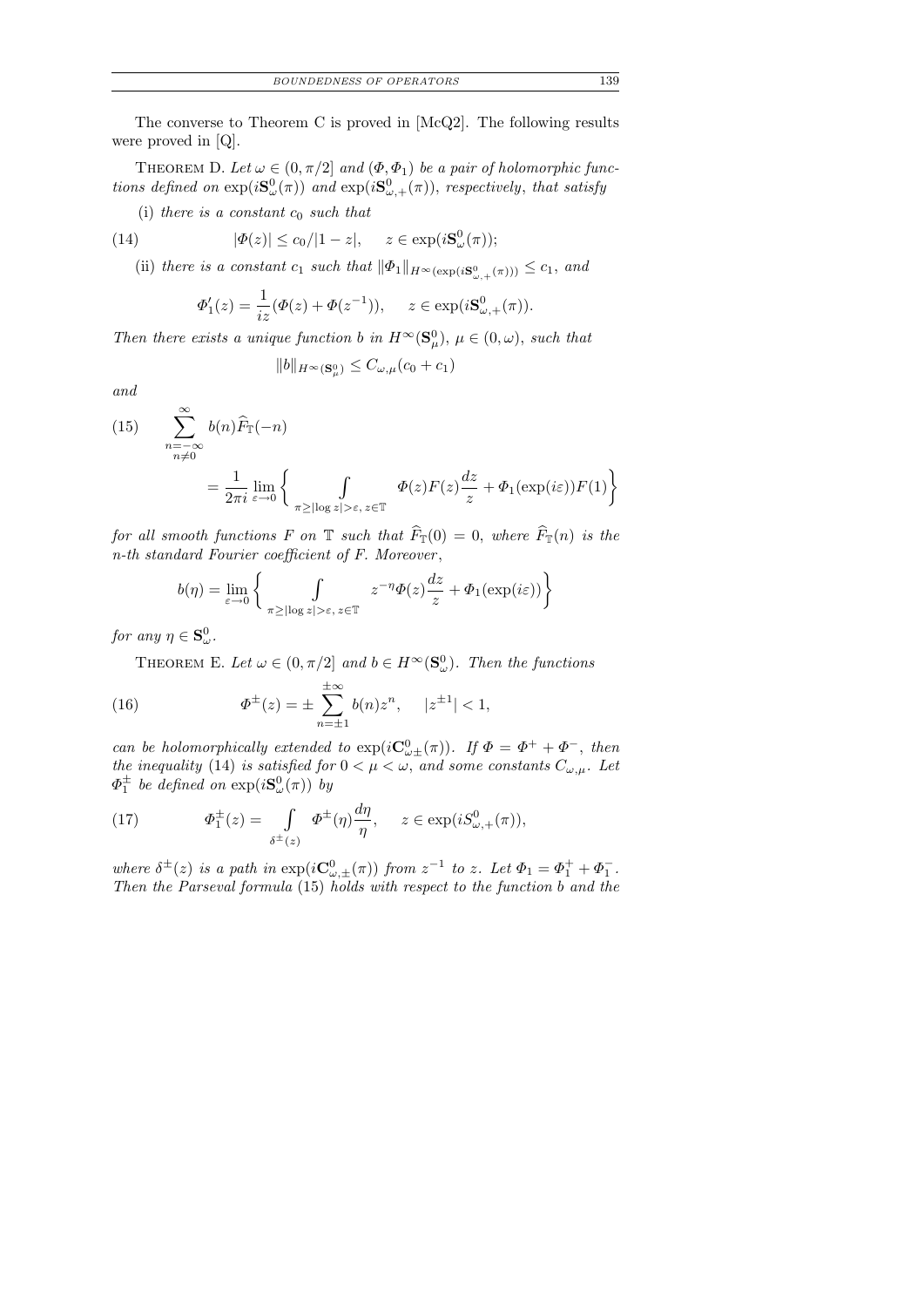140 G . GAUDRY ET AL.

pair  $(\Phi, \Phi_1)$ . Moreover, the H<sup>∞</sup> function determined by  $(\Phi, \Phi_1)$  according to Theorem D is identical to b.

Statement of results. For a function  $b \in H^{\infty}(\mathbf{S}_{\omega}^0)$  we define the operator  $M_b: \mathcal{A}(\Gamma) \to \mathcal{A}(\Gamma)$  by

$$
M_b F(z) = \sum_{\substack{n = -\infty \\ n \neq 0}}^{\infty} b(n) \widehat{F}_T(n) z^n.
$$

Let  $(\Phi, \Phi_1)$  be determined by b as in Theorem E. There is a corresponding operator associated with the function pair  $(\Phi, \Phi_1)$ . Its action on smooth functions on  $\Gamma$  is given by

(18) 
$$
T_{(\Phi,\Phi_1)}F(z)
$$
  
=  $\frac{1}{2\pi i} \lim_{\varepsilon \to 0} \left\{ \int_{|\log(\eta z^{-1})| > \varepsilon, \eta \in \Gamma} \Phi(z\eta^{-1})F(\eta) \frac{d\eta}{\eta} + \Phi_1(t(z)^{\varepsilon})F(z) \right\},$ 

where  $t(z)$  is the normalized tangent vector to  $\Gamma$  at z.

With this background, we can now state the Main Theorem.

THEOREM 2.1 (Main Theorem). Let  $\omega \in (\arctan N, \pi/2], b \in H^{\infty}(\mathbf{S}_{\omega}^0)$ and  $(\Phi, \Phi_1)$  be associated with b as in Theorem E. Then

- (i)  $T_{(\Phi,\Phi_1)} = M_b$  on  $\mathcal{A}(\Gamma);$
- (ii)  $\dot{M}_b$  extends to a bounded operator on  $L^2(\Gamma)$ .

The assertion (i) of the Main Theorem was proved in [Q]. We shall devote ourselves to proofs of the assertion (ii) in the rest of the paper.

R e m a r k. Theorem 2.1 has important consequences. For instance, let  $\Phi$  be as above, and let T be the operator

$$
TF(z) = \int\limits_{\Gamma} \Phi(z\zeta^{-1}) F(\zeta) \frac{d\zeta}{\zeta},
$$

defined, a priori, for  $z \notin \Gamma$  and F, say, continuous on  $\Gamma$ . Then the nontangential boundary limit  $TF(z_0)$  of  $TF(z)$  exists for a.e.  $z \in \Gamma$ , and defines an operator which is  $L^2$ -bounded from  $C(\Gamma)$  to  $L^2(\Gamma)$ .

3. A proof using Littlewood–Paley theory. We begin by introducing the space  $H^2(\Gamma)$  by using non-tangential maximal functions and non-tangential limits of holomorphic functions. We then use a characterisation of  $H^2(\Gamma)$  in terms of an appropriate g-function. This is analogous to the approach of Jerison and Kenig [K] for (non-periodic) unbounded Lipschitz curves.

DEFINITION 1. Let  $\Delta$  and  $\Delta^c$  be the bounded and the unbounded connected components of  $\mathbb{C} \setminus \Gamma$ , and  $\alpha > 0$ . The non-tangential approach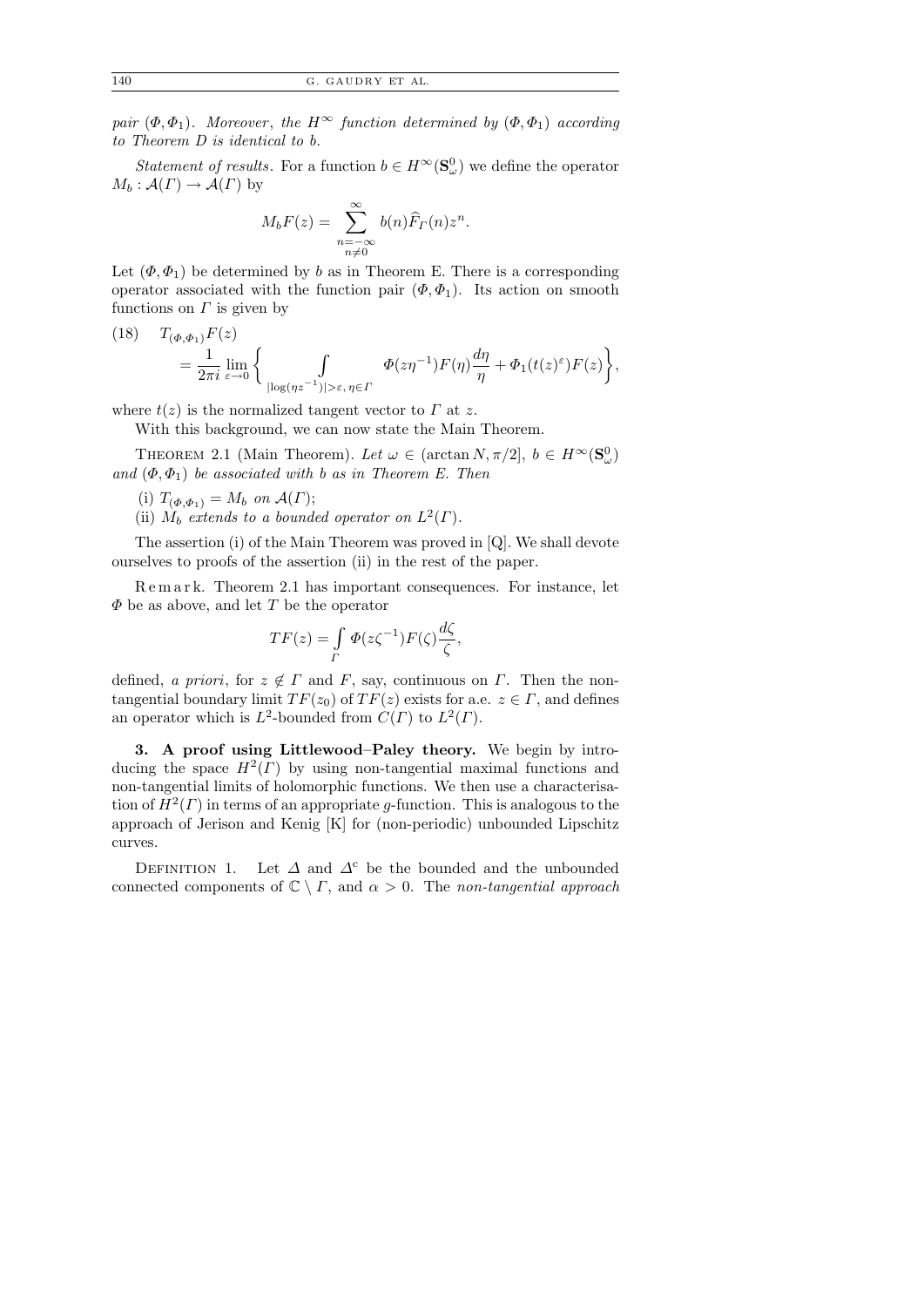*regions*  $\Lambda_{\alpha}(z)$  and  $\Lambda_{\alpha}^{c}(z)$  to a point  $z \in \Gamma$  are defined by

$$
\Lambda_{\alpha}(z) = \Lambda_{\alpha}(z,\Delta) = \{ \zeta \in \Delta : |z - \zeta| < (1 + \alpha) \operatorname{dist}(\zeta, \Gamma) \}.
$$

The definition of  $\Lambda^c_{\alpha}(z)$  uses  $\Delta^c$  in place of  $\Delta$ .

It is known ([K, [JK]) that there exists a positive constant  $\alpha_0$ , depending only on the Lipschitz constant N, such that  $\Lambda_{\alpha}(z) \subset \Delta$  and  $\Lambda_{\alpha}^{c}(z) \subset \Delta^{c}$  for  $0 < \alpha < \alpha_0$  and all  $z \in \Gamma$ . The arguments given below are valid for each fixed  $\alpha$  in the range  $(0, \alpha_0)$ , and give rise to the same spaces irrespective of the choice of  $\alpha$ . We choose and fix  $\alpha$ .

DEFINITION 2. The interior non-tangential maximal function  $N_{\alpha}(F)$  of a function F on  $\Delta$  is

$$
N_{\alpha}(F)(z) = \sup\{|F(\zeta)| : \zeta \in \Lambda_{\alpha}(z)\}, \quad z \in \Gamma.
$$

A similar definition applies to the *exterior maximal function*  $N_{\alpha}^{c}(F)$ , for functions defined on  $\Delta^c$ .

DEFINITION 3. Given  $0 < p < \infty$ , the Hardy space  $H^p(\Delta)$  is defined by

$$
H^p(\Delta) = \{ F : F \text{ is holomorphic in } \Delta, \text{ and } N_\alpha(F) \in L^p(\Gamma) \}.
$$

The norm  $||F||_{H^p(\Delta)}$  is defined by

$$
||F||_{H^p(\Delta)} = ||N_{\alpha}(F)||_{L^p(\Gamma)} = \left(\int\limits_{\Gamma} N_{\alpha}(F)^p(z) \, |dz|\right)^{1/p}.
$$

The space  $H^p(\Delta^c)$  is defined similarly, except that the functions in  $H^p(\Delta^c)$ are assumed to vanish at infinity.

PROPOSITION 3.1. If  $F \in H^p(\Delta)$ ,  $p > 1$ , then the non-tangential limit of  $F$ ,

$$
\lim_{\zeta \to z, \, \zeta \in \Lambda_{\alpha}} F(\zeta),
$$

exists almost everywhere with respect to arc-length measure on  $\Gamma$ . If the limit is denoted by  $F_{\Gamma}(z), z \in \Gamma$ , then  $F_{\Gamma} \in L^p(\Gamma, |d\Gamma|)$ , and

 $C_N ||F||_{H^p(\Delta)} \le ||F_{\Gamma}||_{L^p(\Gamma, |dz|)} \le C'_N ||F||_{H^p(\Delta)}, \quad F \in H^p(\Delta),$ 

where  $C_N$ ,  $C'_N$  depend on p and the Lipschitz constant N. A similar statement holds for the exterior component  $\Delta^c$ .

PROPOSITION 3.2. Suppose that  $F \in H^2(\Delta)$ . Then the norm  $||F||_{H^2(\Delta)}$ is equivalent to the norm

(19) 
$$
\left(\int_{-\pi}^{\pi} \int_{0}^{\infty} (1 - \exp(-\eta))^{2j-1} |D^j F(\exp i(x + iA(x) + i\eta))|^2 d\eta dx\right)^{1/2},
$$

where  $D = iz \frac{d}{dz}$ . A similar statement applies to  $F \in H^p(\Delta^c)$ .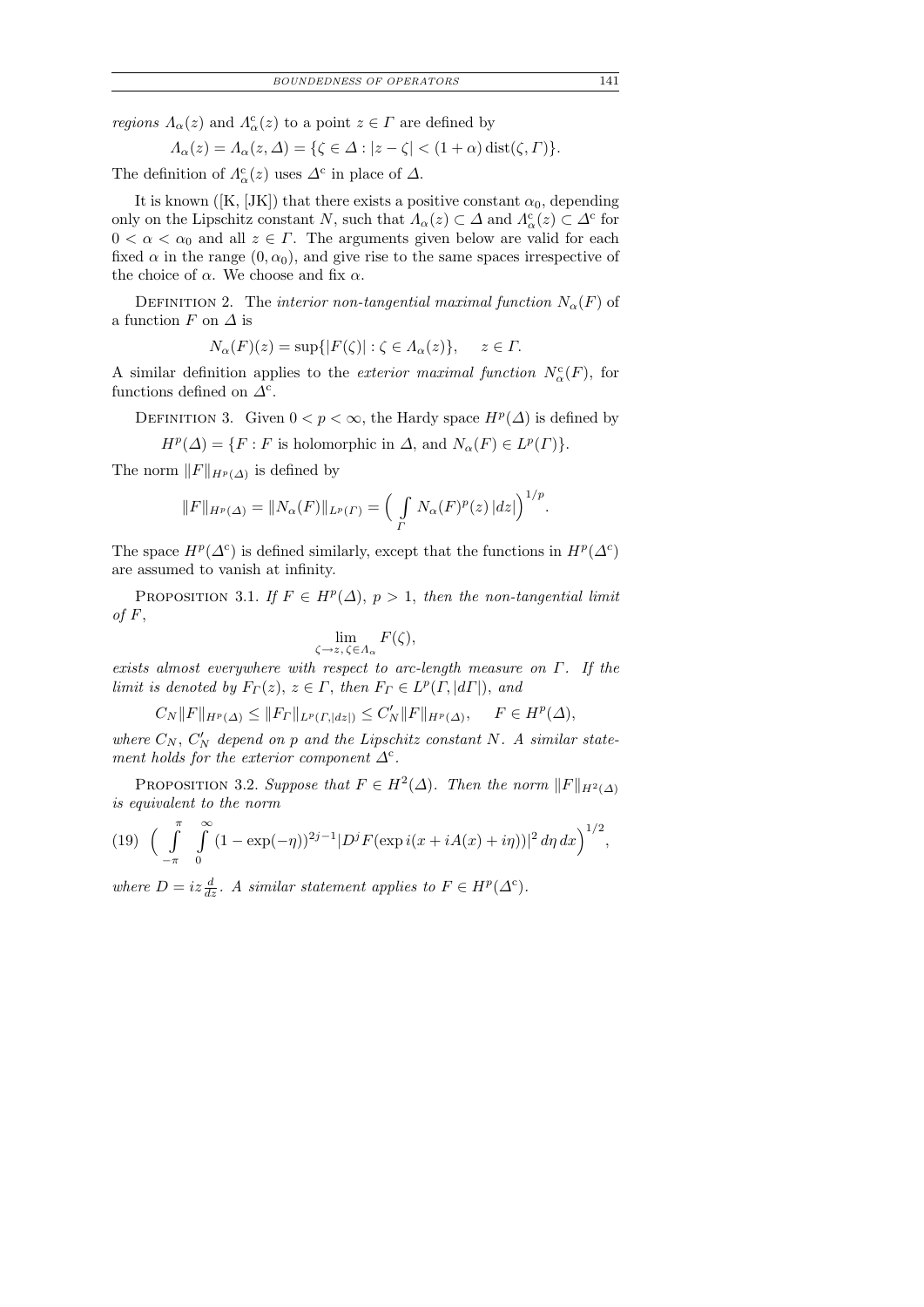Proofs of Propositions 3.1 and 3.2 can be found in [JK]. The following is a consequence of [CMcM].

PROPOSITION 3.3. Suppose that  $F_{\Gamma} \in L^2(\Gamma)$ . Then there exist  $F^+ \in$  $H^2(\Delta)$ ,  $F^- \in H^2(\Delta^c)$  such that their boundary values  $F^{\pm}_\Gamma$  lie in  $L^2(\Gamma)$ , and  $F_{\Gamma} = F_{\Gamma}^+ + F_{\Gamma}^-$ . The mappings  $F_{\Gamma} \mapsto F_{\Gamma}^{\pm}$  are continuous on  $L^2(\Gamma)$ .

In the following lemma, we use the notation  $\Gamma_{\eta}$ ,  $\eta > 0$ , for the curve  $\exp i(x + iA(x) + i\eta).$ 

LEMMA 3.4. Suppose  $z_0 = \exp(i(x_0 + iA(x_0))) \in \Gamma$ . Let  $\eta > 0$ , and  $z = \exp(i(x_0 + iA(x_0) + i\eta))$ ,  $\eta > 0$ , be the corresponding point on  $\Gamma_n$ . Then there is a constant  $C_N$ , depending on the Lipschitz constant of  $\Gamma$ , such that

(20)  $|1 - z\zeta^{-1}| \ge C_N \{ (1 - \exp(-\eta/2))^2 + |x - x_0|^2 \}^{1/2},$ 

for all points  $\zeta = \exp(i(x + iA(x) + i\eta/2))$ ,  $-\pi \le x \le \pi$ , in  $\Gamma_{\eta/2}$ .

Proof. In fact,

$$
|1 - z\zeta^{-1}|^2 = |1 - \beta \exp(i(x - x_0))|^2
$$
  
=  $(1 - \beta)^2 + 4\beta \sin^2\left(\frac{x - x_0}{2}\right)$   
 $\ge (1 - \beta)^2 + \frac{4\beta}{\pi^2}(x - x_0)^2,$ 

where  $\beta = \exp(A(x) - A(x_0) - \eta/2)$ .

We have two cases to consider.

C a s e 1:  $\eta > 2(1 + N\pi)$ . In this case  $1 - \beta$  has a positive lower bound. Since the right-hand side of (20) is bounded above by a constant, it is less than a constant multiple of the right side of (21).

C a se 2:  $\eta \leq 2(1 + N\pi)$ . In this case  $\beta > \exp(-(1 + 2N\pi))$ , and so 4

(22) 
$$
|1 - z\zeta^{-1}|^2 \ge (1 - \beta)^2 + \frac{4}{\pi^2} \exp(-(1 + 2N\pi))|x - x_0|^2.
$$

There are three subcases to Case 2.

(i)  $A(x) - A(x_0) \leq \eta/4$ . In this case  $1 - \beta > 1 - \exp(-\eta/4) > C(1 \exp(-\eta/2)$ ). Sustituting in (22), we get the desired inequality.

(ii)  $\eta/4 < A(x) - A(x_0) \leq \eta$ . In this case

$$
\eta/4 < A(x) - A(x_0) \le N|x - x_0|,
$$

and so

$$
|x - x_0| > \frac{\eta}{4N} \ge \frac{1}{4N} \left( 1 - \exp\left(-\frac{\eta}{2}\right) \right).
$$

Therefore,

$$
|x - x_0| > \frac{1}{2}|x - x_0| + \frac{1}{8N} \left(1 - \exp\left(-\frac{\eta}{2}\right)\right).
$$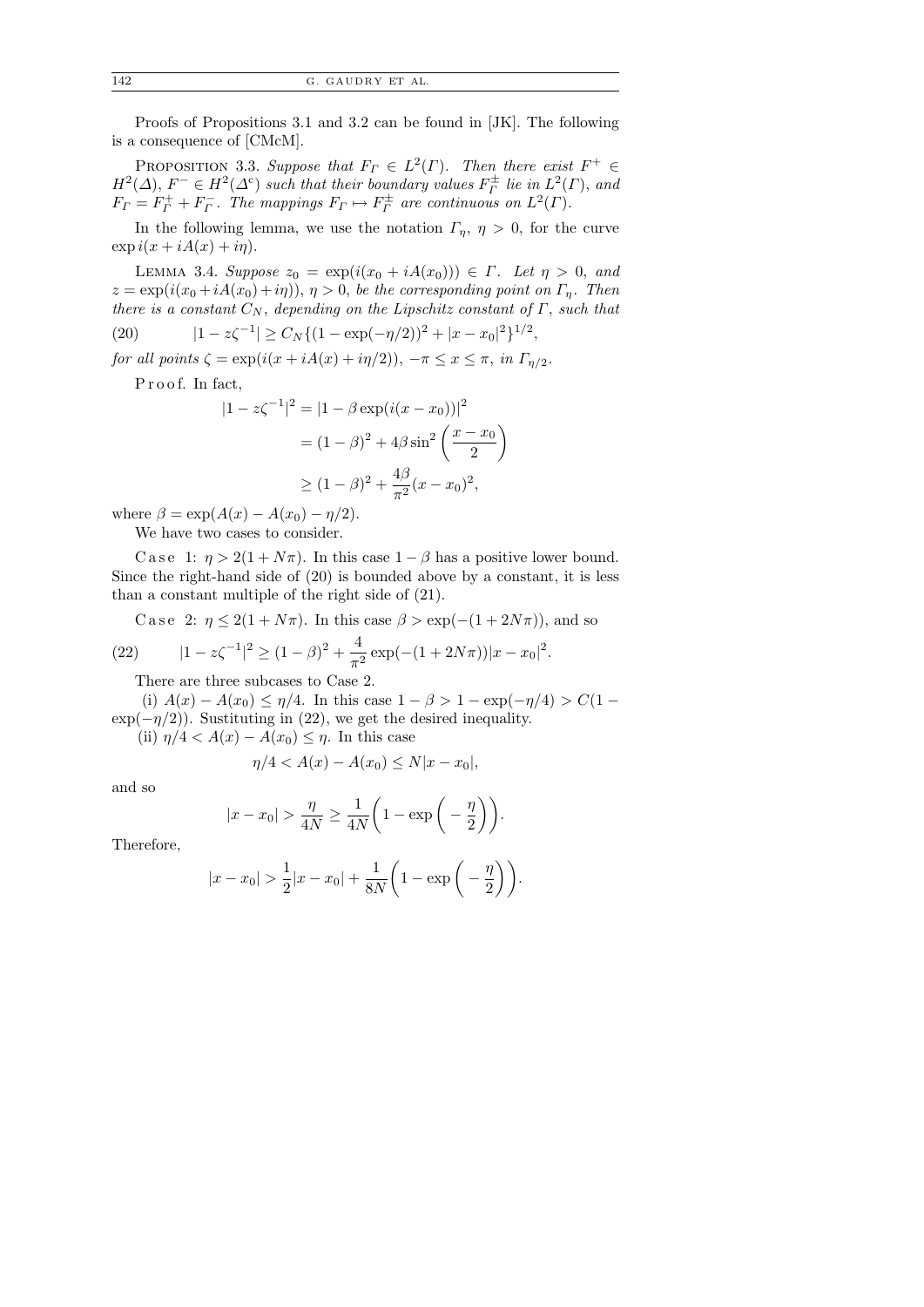Substituting in (22) and ignoring the entry related to  $1 - \beta$ , we obtain the desired inequality.

(iii) 
$$
A(x) - A(x_0) > \eta
$$
. In this case  $\beta > \exp(\eta/2) > 1$ , and so

$$
(1 - \beta)^2 > (1 - \exp(\eta/2))^2 \ge (1 - \exp(-\eta/2))^2.
$$

Substituting in (7), we obtain the desired inequality.

Proof of Theorem 2.1(ii). Let  $F \in \mathcal{A}(\Gamma)$ , and suppose  $\Phi$  is a kernel satisfying the conditions of Theorem 2.1. Define, for  $z \notin \Gamma$ ,

(23) 
$$
T_{\Phi}F(z) = \frac{1}{2\pi i} \int\limits_{\Gamma} \Phi(z\zeta^{-1}) F(\zeta) \frac{d\zeta}{\zeta}.
$$

It can be shown, using the techniques of [Q, Theorem 1], that the nontangential limit of (23) as  $z \to z_0$ ,  $z_0 \in \Gamma$ , is equal to the right-hand side of (18).

Using the Laurent expansion (3), write  $F = F^+ + F^-$ , where  $F^+$  is holomorphic in  $\Delta$  and  $F^-$  is holomorphic in  $\Delta^c$ . Using Theorem E, in particular (16), write  $\Phi = \Phi^+ + \Phi^-$ . Note that  $\Phi^+$  and  $\Phi^-$  satisfy the same kernel conditions as  $\Phi$ . It follows from (16) that

$$
T_{\Phi}(F) = T_{\Phi^+}(F^+) + T_{\Phi^-}(F^-).
$$

In order to prove Theorem 2.1(ii), it suffices, by Propositions 3.1 and 3.3, to show that the operators  $T_{\Phi^+}$  and  $T_{\Phi^-}$  are bounded on  $H^2(\Delta)$  and  $H^2(\Delta^c)$ respectively. We shall establish the boundedness of  $T_{\Phi^+}$  by using Proposition 3.2. The proof of the boundedness of the complementary operator is similar.

We suppress the superscript "+", and consider the operator  $T_{\Phi}$  on  $H^2(\Delta)$ . It is easy to verify that

$$
DT_{\Phi}F(z) = \int\limits_{\Gamma} \Phi(z\zeta^{-1})DF(\zeta)\frac{d\zeta}{\zeta}.
$$

Repeating the procedure and changing the integral contour, we have

$$
D^{2}TF(z) = \int\limits_{\Gamma_{\eta/2}} D\Phi(z\zeta^{-1})DF(\zeta)\frac{d\zeta}{\zeta}.
$$

Now

$$
|D\Phi(z)| \le C\frac{1}{|1-z|^2}, \quad z \in \exp(i\mathbf{S}^0_\mu(\pi)).
$$

So, by Lemma 3.4, we have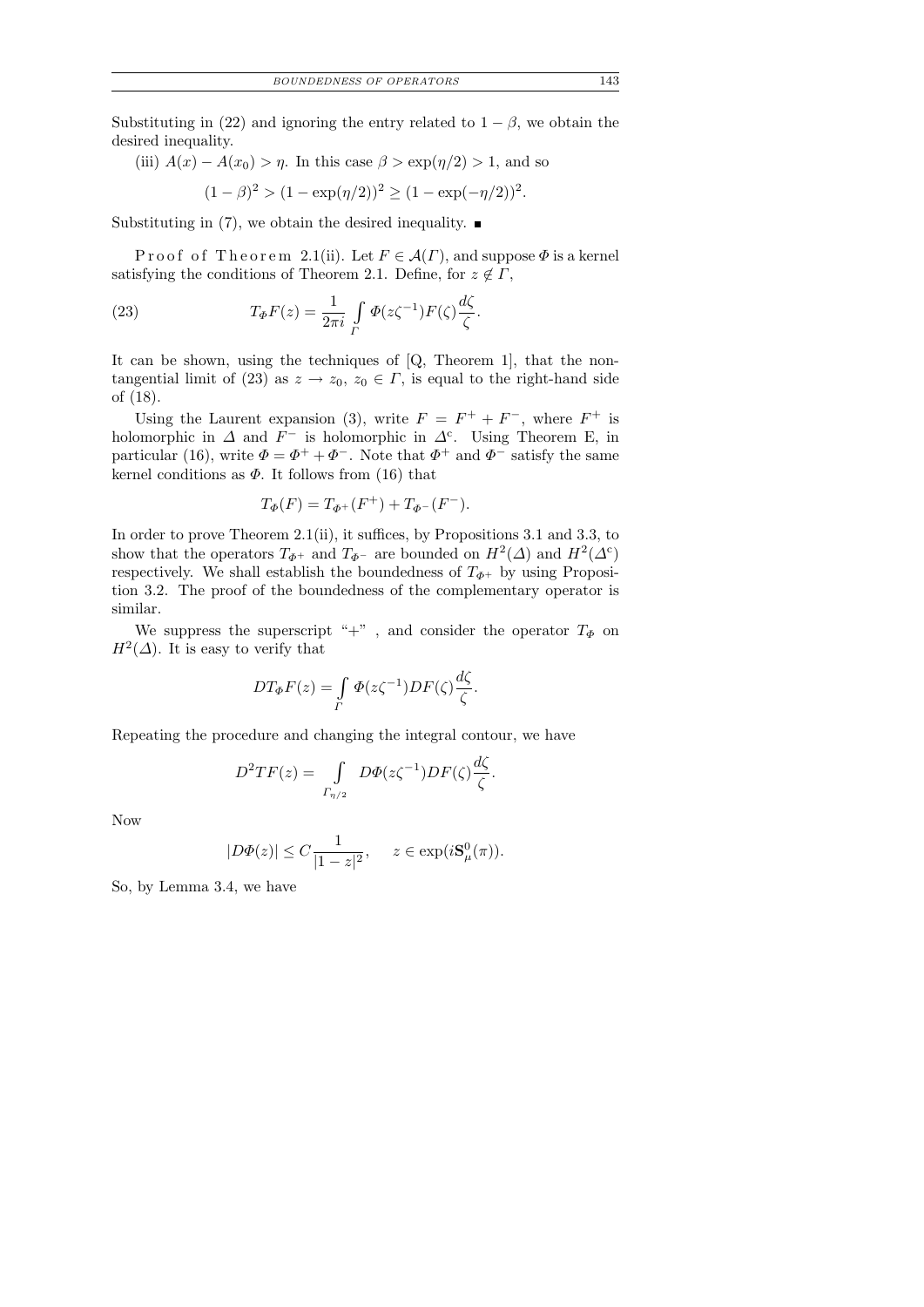$$
|D^{2}TF(z)|
$$
  
\n
$$
\leq C \Biggl( \int_{\Gamma_{\eta/2}} |D\Phi(z\zeta^{-1})| \frac{|d\zeta|}{|\zeta|} \Biggr)^{1/2} \Biggl( \int_{\Gamma_{\eta/2}} |D\Phi(z\zeta^{-1})| |DF(\zeta)|^{2} \frac{|d\zeta|}{|\zeta|} \Biggr)^{1/2}
$$
  
\n
$$
\leq C \Biggl( \int_{\Gamma_{\eta/2}} \frac{1}{|1-z\zeta^{-1}|^{2}} \frac{|d\zeta|}{|\zeta|} \Biggr)^{1/2} \Biggl( \int_{\Gamma_{\eta/2}} \frac{1}{|1-z\zeta^{-1}|^{2}} |DF(\zeta)|^{2} \frac{|d\zeta|}{|\zeta|} \Biggr)^{1/2}
$$
  
\n
$$
\leq C \Biggl( \int_{-\pi}^{\pi} \frac{1}{(x-x_{0})^{2} + (1-e^{-\eta/2})^{2}} dx \Biggr)^{1/2}
$$
  
\n
$$
\times \Biggl( \int_{\Gamma_{\eta/2}} \frac{1}{(x-x_{0})^{2} + (1-e^{-\eta/2})^{2}}
$$
  
\n
$$
\times |DF(\exp(i(x+iA(x)+i\eta/2)))|^{2} dx \Biggr)^{1/2}
$$
  
\n
$$
\leq C(1-e^{-\eta/2})^{-1/2} \Biggl( \int_{\Gamma_{\eta/2}} \frac{|DF(\exp(i(x+iA(x)+i\eta/2)))|^{2}}{(x-x_{0})^{2} + (1-e^{-\eta/2})^{2}} dx \Biggr)^{1/2}.
$$

Hence

$$
\int_{-\pi}^{\pi} \int_{0}^{\infty} (1 - e^{-\eta})^{3} |D^{2} F(\exp(i(x_{0} + iA(x_{0}) + i\eta)))|^{2} d\eta d x_{0}
$$
\n
$$
\leq C \int_{-\pi}^{\pi} \int_{0}^{\infty} (1 - e^{-\eta/2})^{2}
$$
\n
$$
\times \left( \int_{-\pi}^{\pi} \frac{|DF(\exp(i(x + iA(x) + i\eta/2)))|^{2}}{(x - x_{0})^{2} + (1 - e^{-\eta/2})^{2}} dx \right) d\eta d x_{0}
$$
\n
$$
\leq C \int_{-\pi}^{\pi} \int_{0}^{\infty} |DF(\exp(i(x + iA(x) + i\eta/2)))|^{2}
$$
\n
$$
\times \left( \int_{-\pi}^{\pi} \frac{(1 - e^{-\eta/2})^{2}}{(x - x_{0})^{2} + (1 - e^{-\eta/2})^{2}} dx_{0} \right) d\eta d x
$$
\n
$$
\leq C \int_{-\pi}^{\pi} \int_{0}^{\infty} (1 - e^{-\eta/2}) |DF(\exp(i(x + iA(x) + i\eta/2)))|^{2} d\eta d x.
$$

So, by Proposition 3.3, the boundedness of  $T_{\Phi}$  on  $H^2(\Delta)$  has been established.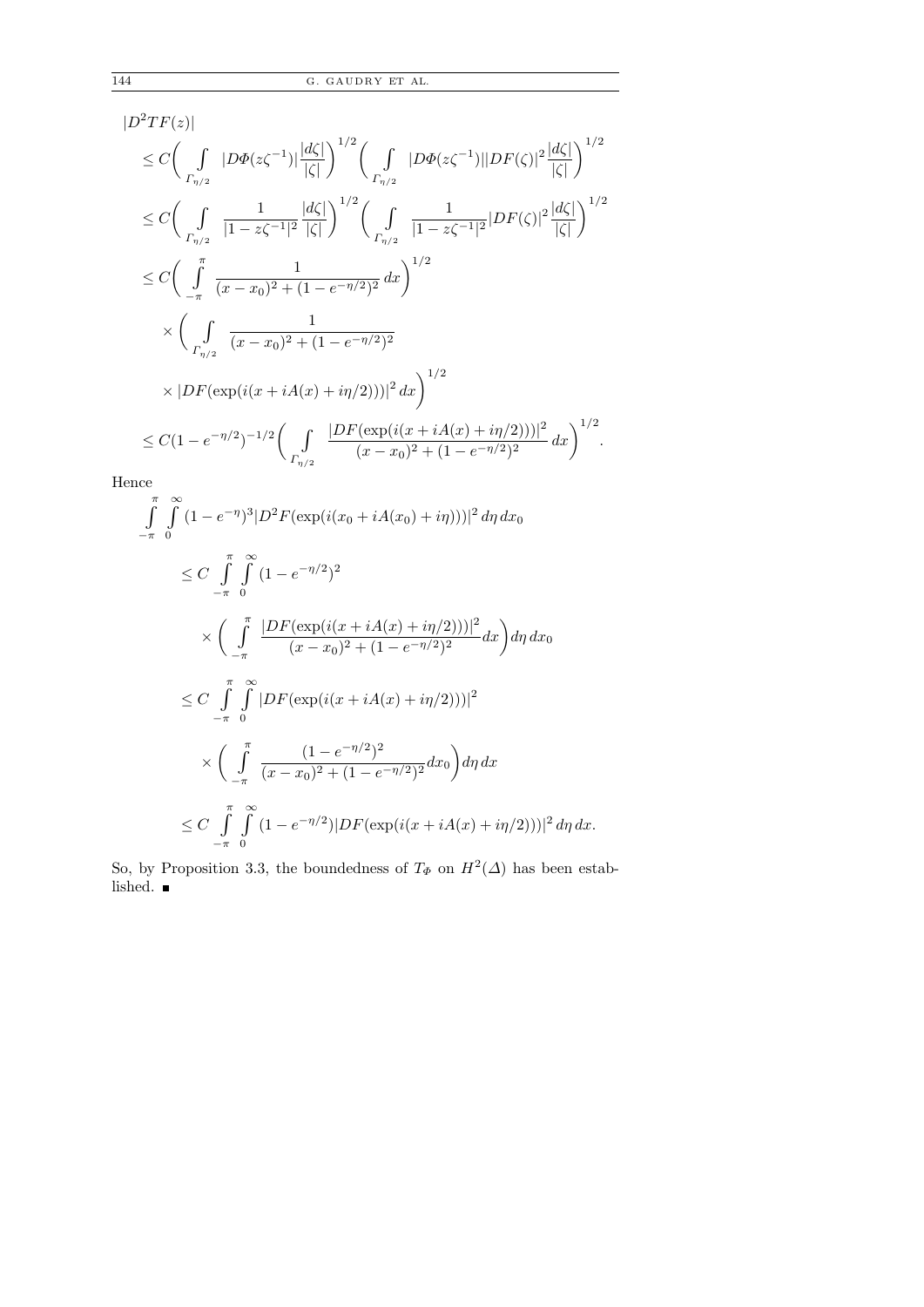**4. Restriction of multipliers.** Assume that  $b \in H^{\infty}(\mathbf{S}_{\omega}^0)$  with  $\omega \in$  $(\arctan ||A'||_{\infty}, \pi/2]$ . Suppose  $f \in \mathcal{A}(\gamma_p)$  and  $g \in \mathcal{A}(\gamma)$ . Define

(24) 
$$
m_b f(z) = \frac{1}{2\pi} \int_{-\infty}^{\infty} e^{itz} b(t) \widehat{f}_{\gamma_p}(t) dt,
$$

(25) 
$$
M_b g(z) = \sum_{n \neq 0} b(n) \widehat{g}_{\gamma}(n) e^{inz},
$$

where, if f is integrable on  $\gamma_p$ , then

$$
\widehat{f}_{\gamma_p}(t) = \int_{\gamma_p} \exp(-itz) f(z) dz,
$$
  

$$
\widehat{g}_{\gamma}(n) = \frac{1}{2\pi} \int_{\gamma} \exp(-inz) g(z) dz.
$$

We will show that the boundedness of  $m_b$ , which was proved in [McQ2], implies the boundedness of  $M_b$ . In fact, we shall prove more: we shall show how to "restrict" multipliers of  $L^p(\gamma_p)$  to multipliers of  $L^p(\gamma)$ , thus extending well-known techniques of de Leeuw [deL]. Our arguments are modifications of the corresponding arguments in [SW]. See also [EG].

Denote by  $w_t$ ,  $t > 0$ , the Gauss–Weierstrass kernels  $w_t(z) = e^{-\pi tz^2}$ .

LEMMA 4.1. (i) If  $1 \leq p < \infty$ , then the set  $\{e^{imz}\}_{m=-\infty}^{\infty}$  spans a dense subspace of  $L^p(\gamma, |d\gamma|)$ .

(ii) If  $f \in L^1(\gamma)$ , and  $f_p$  is its periodic extension to  $\gamma_p$ , then

(26) 
$$
\lim_{\varepsilon \to 0^+} \sqrt{\varepsilon} \int_{\gamma_p} |f_p(z)| \, |e^{-\varepsilon \pi z^2}| \, |dz| = \int_{\gamma} |f(z)| \, |dz|.
$$

(iii) If f and g are in the span of the sets  $\{e^{imz}\}_{m\neq0}$  and  $\{e^{imz}\}_{m=-\infty}^{\infty}$ respectively, and  $f_p$  and  $g_p$  are their periodic extensions, then

(27) 
$$
\lim_{\varepsilon \to 0} \sqrt{\varepsilon} \int_{\gamma_p} m_b(f_p w_{\varepsilon \alpha}) g_p w_{\varepsilon \beta} dz = \int_{\gamma} (M_b f) g dz
$$

if  $\alpha > 0$ ,  $\beta > 0$ , and  $\alpha + \beta = 1$ .

 $\sqrt{1 + A'(t)^2}$ , which is uniformly bounded, and uniformly bounded away P r o o f. The mappings  $\gamma$  and  $\gamma_p$  have Jacobian determinant equal to from 0. By change of variables,  $\gamma$  induces identifications, with norm equivalence, between the  $L^p$ -spaces on  $\gamma$ , with respect to arc length, with those on  $[-\pi, \pi]$ . In a similar way, the change of variables  $\gamma_p$  identifies the (nonperiodic)  $L^p$  spaces on  $\gamma_p$  with those on  $(-\infty, \infty)$ . The statement (i) therefore follows immediately from the density of the space of trigonometric polynomials in  $L^p[-\pi, \pi]$ .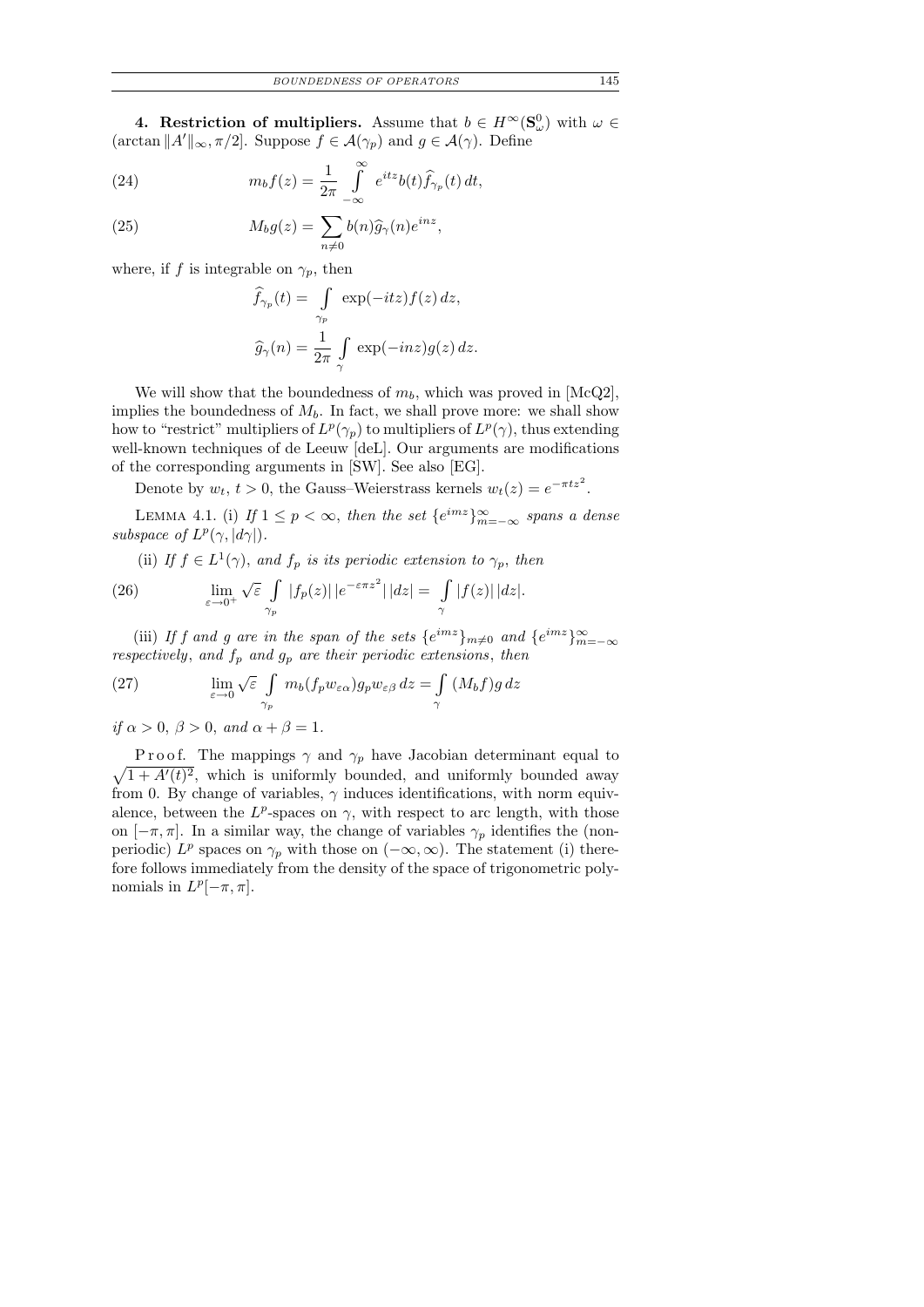(ii) It follows from the periodicity of  $f_p$  and  $\gamma_p$  that

(28) 
$$
\sqrt{\varepsilon} \int_{\gamma_p} |f_p(z)| |e^{-\varepsilon \pi z^2}| |dz|
$$
  
\n
$$
= \int_{-\infty}^{\infty} |f_p(t + iA(t))| e^{-\varepsilon \pi (t^2 - A(t)^2)} \sqrt{1 + A'(t)^2} dt
$$
  
\n
$$
= \sqrt{\varepsilon} \int_{-\pi}^{\pi} |f(t + iA(t))| e^{\varepsilon \pi A(t)^2} \sqrt{1 + A'(t)^2} \sum_{k=-\infty}^{\infty} e^{-\varepsilon \pi (t + 2k\pi)^2} dt.
$$

The limit, as  $\varepsilon \to 0$ , of the expression on the right side of (28) is

$$
\int_{-\pi}^{\pi} |f(t + iA(t))| \sqrt{1 + A'(t)^2} dt,
$$

by a familiar argument [SW, p. 261].

(iii) Let  $f(z) = e^{imz}$ ,  $g(z) = e^{-ikz}$  with  $m, k \in \mathbb{Z}$  and  $m \neq 0$ . Then by (24), and Cauchy's theorem,

$$
\sqrt{\varepsilon} \int_{\gamma_P} m_b(f_p w_{\varepsilon \alpha}) g_p w_{\varepsilon \beta} dz
$$
\n
$$
= \frac{\sqrt{\varepsilon}}{2\pi} \int_{-\infty}^{\infty} b(x) \int_{\gamma_P} e^{-ix\zeta} e^{im\zeta} e^{-\pi \varepsilon \alpha \zeta^2} d\zeta \int_{\gamma_P} e^{ixz} e^{-ikz} e^{-\pi \varepsilon \beta z^2} dz dx
$$
\n
$$
= \frac{\sqrt{\varepsilon}}{2\pi} \int_{-\infty}^{\infty} b(x) \int_{-\infty}^{\infty} e^{-i(x-m)y} e^{-\pi \varepsilon \alpha y^2} dy \int_{-\infty}^{\infty} e^{i(x-k)u} e^{-\pi \varepsilon \beta u^2} du dx
$$
\n
$$
= \frac{1}{2\pi \sqrt{\varepsilon \alpha \beta}} \int_{-\infty}^{\infty} b(x) e^{-(x-m)^2/(4\varepsilon \alpha \pi)} e^{-(x-k)^2/(4\varepsilon \beta \pi)} dx.
$$

According to the argument in [SW, pp. 261–262], the limit, as  $\varepsilon \to 0$ , is 0 if  $m \neq k$ , and  $b(m)$  if  $m = k \neq 0$ , since b is bounded and continuous away from 0. This equals the right-hand side of  $(27)$ .

THEOREM 4.2. Suppose that  $1 \leq r < \infty$ , and that  $m_b$  defined by (24) is a bounded operator on  $L^r(\gamma_p)$ . Then the operator  $M_b$  defined by (25) is bounded on  $L^r(\gamma)$  and

$$
||M_b||_r \le C||m_b||_r,
$$

where C is a constant dependent only on the Lipschitz constant of the curve  $\gamma$ .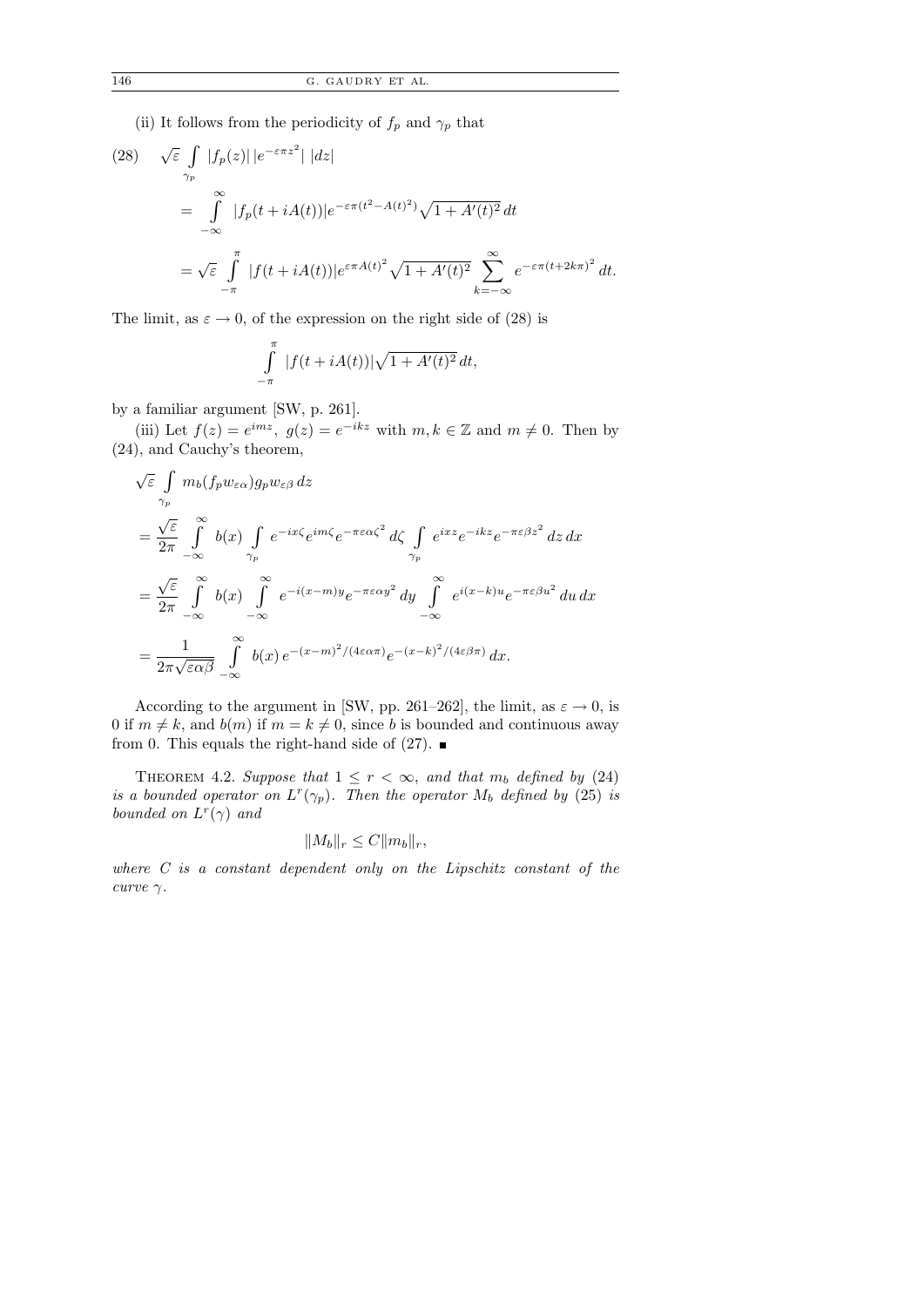P r o o f. Let f, g,  $f_p$  and  $g_p$  be as in Lemma 4.1(iii). Since  $m_b$  is a bounded operator on  $L^r(\gamma_p)$ , we have, for any  $\varepsilon > 0$ ,

$$
\left|\int_{\gamma_p} m_b(f_p w_{\varepsilon \alpha}) g_p w_{\varepsilon \beta} dz\right| \leq ||m_b|| \, ||f_p w_{\varepsilon \alpha}||_{L^r(\gamma_p)} ||g_p w_{\varepsilon \beta}||_{L^{r'}(\gamma_p)}.
$$

Multiplying both sides of the above inequality by  $\sqrt{\varepsilon}$  and taking the limit as  $\varepsilon \to 0^+$ , the left-hand side becomes

> R γ  $(M_b f)g\,dz$

by Lemma 4.1(iii), while the right-hand side becomes

$$
\lim_{\varepsilon \to 0+} \|m_b\| \left(\sqrt{\varepsilon} \int_{\gamma_p} |f_p(z) e^{-\varepsilon \alpha z^2}|^r |dz|\right)^{1/r} \left(\sqrt{\varepsilon} \int_{\gamma_p} |g_p(z) e^{-\varepsilon \beta z^2}|^{r'} |dz|\right)^{1/r'}
$$

$$
= \|m_b\| \left(\int_{\gamma} |f(z)|^r |dz|\right)^{1/r} \left(\int_{\gamma} |g(z)|^{r'} |dz|\right)^{1/r'}
$$

if we choose  $\alpha = 1/r$ ,  $\beta = 1/r'$  and use Lemma 4.1(ii).

5. A proof using the  $T(b)$  theorem. It is possible to prove the boundedness of the operator  $T_{\Phi}$  by using an appropriate version of the  $T(b)$ theorem. We sketch the initial steps only. The details may be filled in by adapting the ideas of [GLQ] and [T].

Let  $\Phi$ , with associated primitive function  $\Phi_1$ , be as in Section 2. Let h be the function defined on  $\mathbf{S}_{\omega}^{0}(\pi)$  (see (5) and (8)) by setting

(29) 
$$
h(z) = \Phi(\exp iz).
$$

Let  $h_1$  be the associated function  $h_1(z) = \Phi_1(\exp iz)$ , defined on  $\mathbf{S}_{\omega,+}^0(\pi)$ . It may be regarded as a function on the periodic set  $\mathbf{S}^0_{\omega,p}(\pi)$  (see (9)).

If we use the parameterization  $\gamma(x) = x + iA(x)$ , then, modulo a correction term dominated by the Hardy–Littlewood maximal function, the singular integral operator (18) is equal to the principal value operator

(30) 
$$
Sf(x)
$$
  
= 
$$
\lim_{\varepsilon \to 0} \Big( \int_{y \in [-\pi,\pi], |y-x| > \varepsilon} h(x + iA(x) - y - iA(y))f(y)(1 + iA'(y)) dy
$$
  
+ 
$$
h_1(\varepsilon t(x + iA(x)))f(x) \Big),
$$

where  $t(x+iA(x)) = (1+iA'(x))/\sqrt{1+A'(x)^2}$  is the normalized derivative of  $\gamma$  at  $x + iA(x)$ . The correction term arises from the fact that the region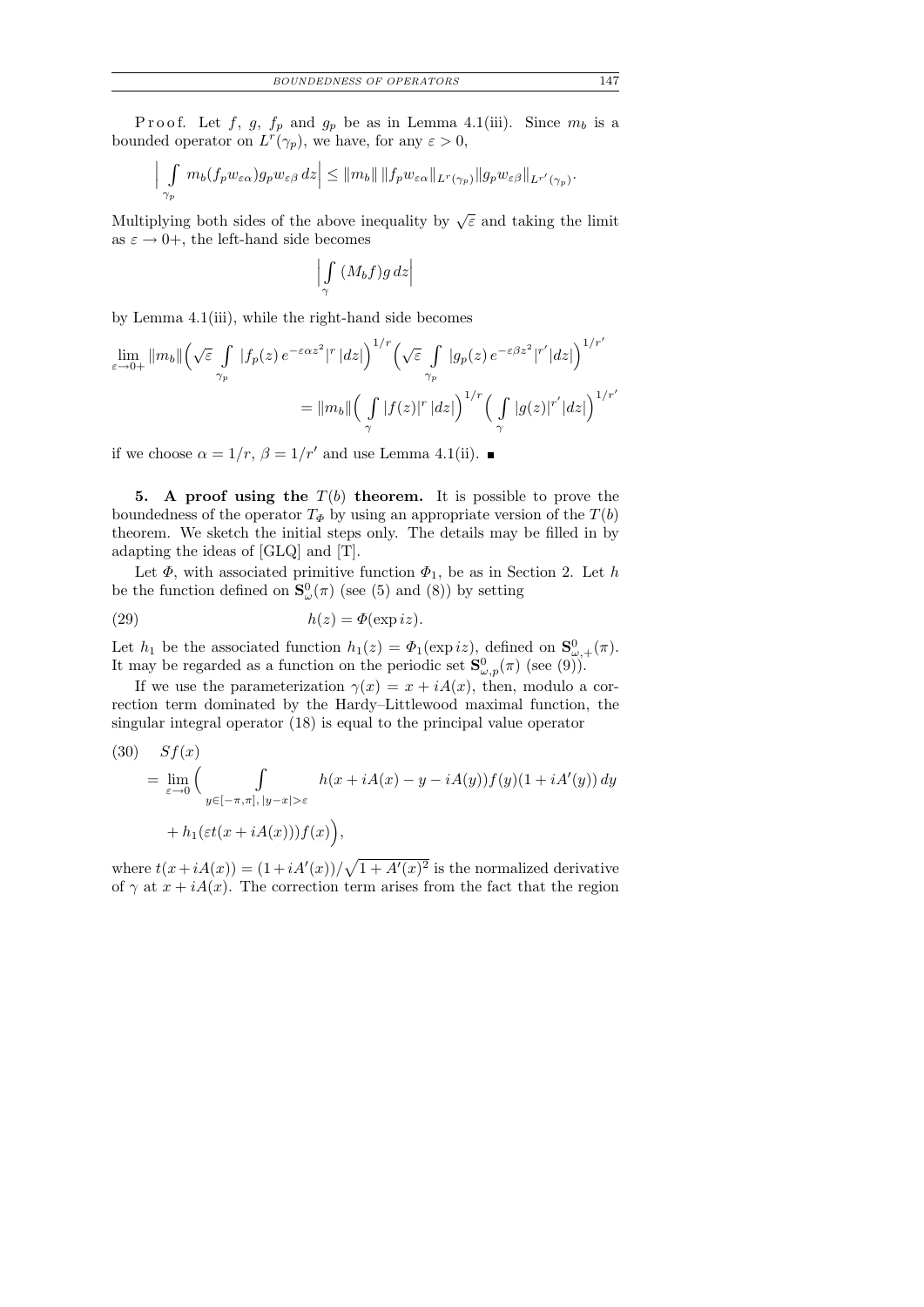of integration in (30) does not correspond exactly to that in (18) under the change of variables  $z \mapsto (1/i) \log z$ . The operator S in (30) acts on functions on  $Q = \mathbb{R}/2\pi\mathbb{Z}$ . Regard Q as an additive group, with the natural distance function  $|\cdot|$ .

Replace (30) by the operator

(31) 
$$
Tf(x) = \lim_{\varepsilon \to 0} \left( \int_{y \in Q, |y-x| > \varepsilon} h(x + iA(x) - y - iA(y)) f(y) dy + h_1(\varepsilon t(x + iA(x))) f(x) \right).
$$

Since  $1 \leq |b(x)| \leq 1 + ||A||_{\infty}$ , the boundedness of the operator S is reduced to that of  $T$ . Denote by  $b$  the function

$$
(32) \t\t b(x) = 1 + iA'(x).
$$

Then b is *pseudo-accretive*: there exists a constant  $C$  such that

(33) 
$$
\frac{1}{C} \le \left| \frac{1}{|I|} \int_{I} b(x) dx \right| \le C
$$

for all non-degenerate subintervals I of Q.

Consider the family of finite  $\sigma$ -algebras  $\mathcal{F}_k$  ( $k \geq 0$ ),  $\mathcal{F}_k$  being generated by the set of dyadic intervals of  $Q$  of order  $k$ , also regarded as periodic subsets of  $\mathbb{R}$ . The conditional expectation operators  $E_k$  associated with the weight b are given by  ${E_k}_{k=0}^{\infty}$ :

$$
E_k(f)(x) = \left(\int_I f(y)b(y) \, dy\right) \Big/ \left(\int_I b(y) \, dy\right) \quad (x \in I)
$$

for each dyadic subinterval of order  $k$ . The corresponding martingale difference sequence

$$
(34) \t\t \t\t \Delta_k f = E_k f - E_{k+1} f
$$

has an associated Littlewood–Paley theorem (cf. [CGQ], [GLQ]).

The kernel

$$
K(x, y) = h(x + iA(x) - y - iA(y))
$$

associated with the operator  $T$  in (31) is of Calderón–Zygmund type. The operator T can be shown to satisfy the conditions of the  $T(b)$  theorem by using Cauchy's theorem together with the decay properties of the kernel and the fact that the curve satisfies a Lipschitz condition. The details may be filled in by adapting the approach in [GLQ] and [T].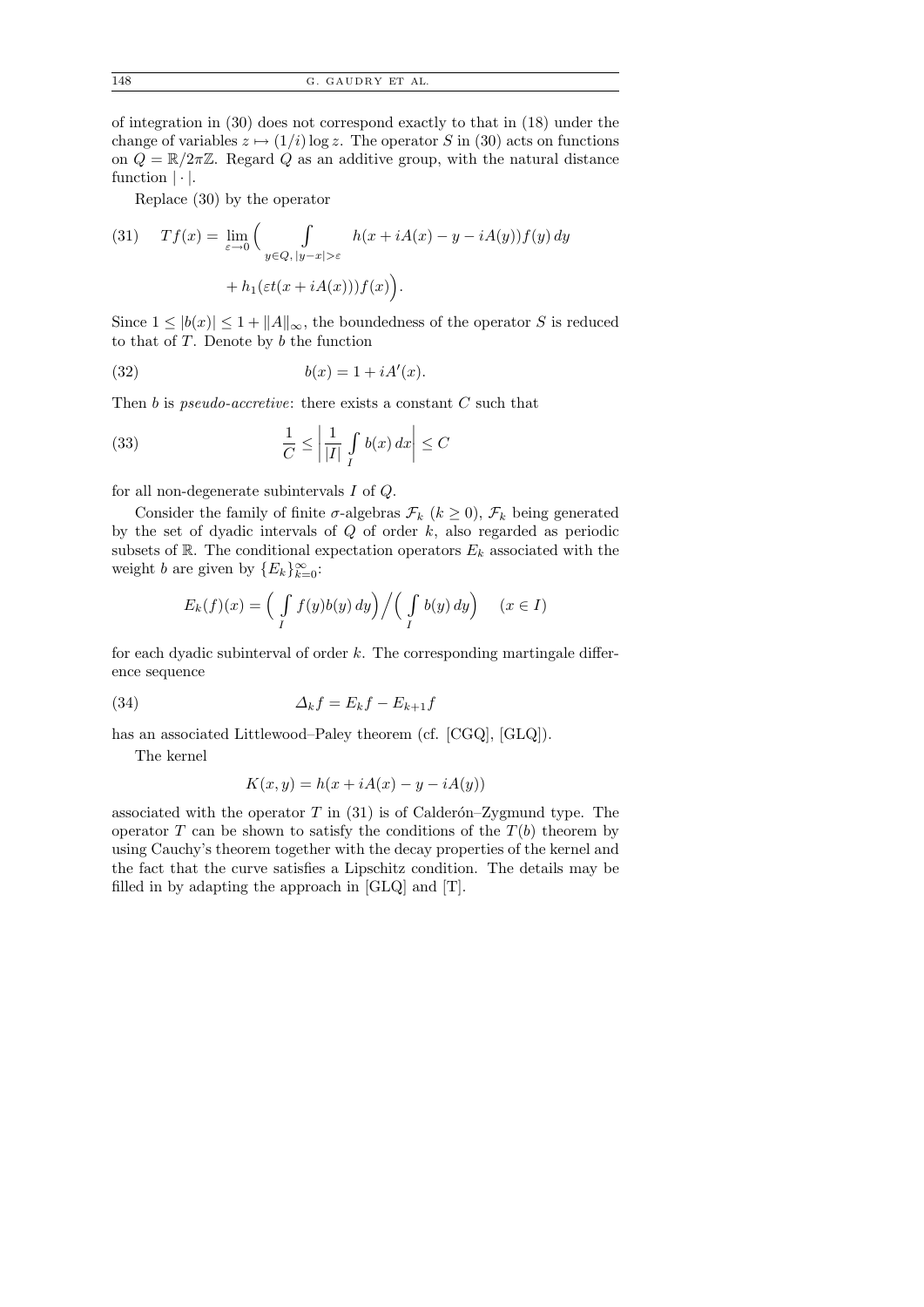## *REFERENCES*

- [D] G. David, *Opérateurs intégraux singuliers sur certaines courbes du plan complexe*, Ann. Sci. Ecole Norm. Sup. 17 (1984), 157–189. ´
- [DJS] G. David, J.-L. Journé et S. Semmes, *Opérateurs de Calderón-Zygmund*, *fonctions para-accrétives et interpolation*, Rev. Mat. Iberoamericana 1 (1985), 1–56.
- [CGQ] M. G. Cowling, G. I. Gaudry and T. Qian, *A note on martingales with respect to complex measures*, in: Miniconf. on Operators in Analysis, Macquarie Univ., Sept. 1989, Proc. Centre Math. Anal. Austral. Nat. Univ. 24, Austral. Nat. Univ., Canberra, 1989, 10–27.
- [CJS] R. R. Coifman, P. W. Jones and S. Semmes, *Two elementary proofs of the L* 2 *boundedness of Cauchy integrals on Lipschitz curves*, J. Amer. Math. Soc. 2 (1989), 553–564.
- [CM1] R. Coifman and Y. Meyer, *Fourier analysis of multilinear convolutions*, *Calder´on's theorem*, *and analysis on Lipschitz curves*, in: Lecture Notes in Math. 779, Springer 1980, 104–122.
- [CM2] —, —, *Au-delà des opérateurs pseudo-différentiels*, Astérisque 57 (1978).
- [CMcM] R. Coifman, A. McIntosh et Y. Meyer, *L'intégrale de Cauchy définit un op´erateur born´e sur L* 2 *pour les courbes lipschitziennes*, Ann. of Math. 116 (1982), 361–387.
	- [deL] K. de Leeuw, On  $L_p$  multipliers, Ann. of Math. 81 (1965), 364-379.
	- [EG] R. E. Edwards and G. I. Gaudry, *Littlewood-Paley and Multiplier Theory*, Springer, 1970.
	- [GLQ] *A martingale proof of L*2 *boundedness of Clifford-valued singular integrals*, Ann. Mat. Pura Appl. 165 (1993), 369–394.
		- [JK] D. Jerison and C. Kenig, *Hardy spaces*,  $A_{\infty}$ , and singular integrals on chord*arc domains*, Math. Scand. 50 (1982), 221–247.
		- [K] C. E. Kenig, *Weighted*  $H^p$  spaces on Lipschitz domains, Amer. J. Math. 102 (1980), 129–163.
- [LMcS] C. Li, A. McIntosh and S. Semmes, *Convolution singular integral operators on Lipschitz surfaces*, to appear.
- [LMcQ] C. Li, A. McIntosh and T. Qian, *Clifford algebras*, *Fourier transforms and singular convolution operators on Lipschitz surfaces*, Rev. Mat. Iberoamericana, to appear.
	- [Mc] A. McIntosh, *Operators which have an*  $H^{\infty}$ -functional calculus, in: Miniconf. on Operator Theory and Partial Differential Equations, 1986, Proc. Centre Math. Anal. Austral. Nat. Univ. Canberra, 14 Austral. Nat. Univ., 1986, 210– 231.
- [McQ1] A. McIntosh and T. Qian, *Convolution singular integral operators on Lipschitz curves*, in: Lecture Notes in Math. 1494, Springer, 1991, 142–162.
- [McQ2] —, —, *A note on singular integrals with holomorphic kernels*, Approx. Theory Appl. 6 (1990), 40–54.
- [McQ3] —, —, *Fourier multipliers on Lipschitz curves*, Trans. Amer. Math. Soc. 333 (1992), 157–176.
	- [Q] T. Qian, *Singular integrals with holomorphic kernels and Fourier multipliers on star-shaped closed Lipschitz curves*, preprint.
	- [SW] E. M. Stein and G. Weiss, *Introduction to Fourier Analysis on Euclidean Spaces*, Princeton Univ. Press, Princeton, N.J., 1971.